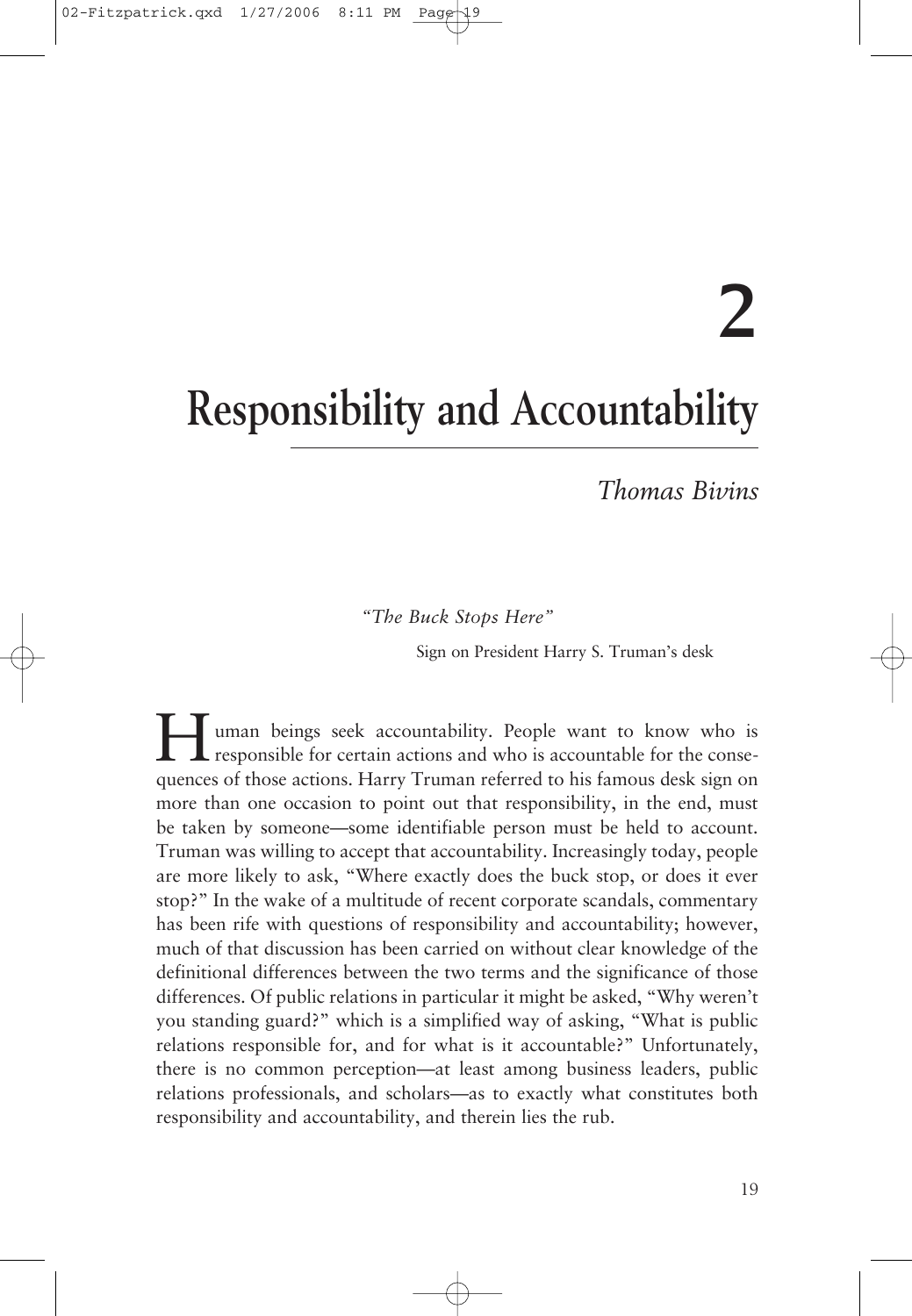# **Responsibility versus Accountability**

The roles taken on by public relations practitioners imply a responsibility to perform certain functions associated with those roles. Business historian Vincent E. Barry has defined the term *responsibility,* when used in business affairs, as referring to "a sphere of duty or obligation assigned to a person by the nature of that person's position, function, or work."1 Responsibility could thus be viewed as a bundle of obligations associated with a job or function. Narrowly defined, *role* refers to a job description, which, in turn, encompasses, but is not limited to, *function.* For instance, a practitioner's role may be that of media relations. Function would refer to the specifics of the job, including press release writing and dissemination, as well as the maintenance of good media relations. In this sense, responsibility refers to more than just the primary function of a role; it refers to the multiple facets of that function—both processes and outcomes (and the consequences of the acts performed as part of that bundle of obligations). A responsible actor may be seen as one whose job involves a predetermined set of obligations that must be met in order for the job to be accomplished. For example, the primary functional obligation of someone involved in media relations is the same as cited in the foregoing sentence: to maintain a good working relationship with the media in order to respond to queries and to successfully work with them to "get out the message." In many cases, simply discharging this primary obligation (the function associated with the role) may be sufficient unto itself; however, responsibility can also include *moral obligations* that are in addition and usually related to the functional obligations of the role. Thus, responsibility assumes that the actor becomes also a moral agent possessed of a certain level of moral maturity and an ability to reason. It is important to note that as early as Aristotle, moral responsibility was viewed as originating with the moral agent (decision maker), and grew out of an ability to reason (an awareness of action and consequences) and a willingness to act free from external compulsion. For Aristotle, a decision is a particular kind of desire resulting from deliberation, one that expresses the agent's conception of what is good. As Australian ethicist Will Barret points out,

Moral responsibility assumes a capacity for making rational decisions, which in turn justifies holding moral agents accountable for their actions. Given that moral agency entails responsibility, in that autonomous rational agents are in principle capable of responding to moral reasons, accountability is a necessary feature of morality.2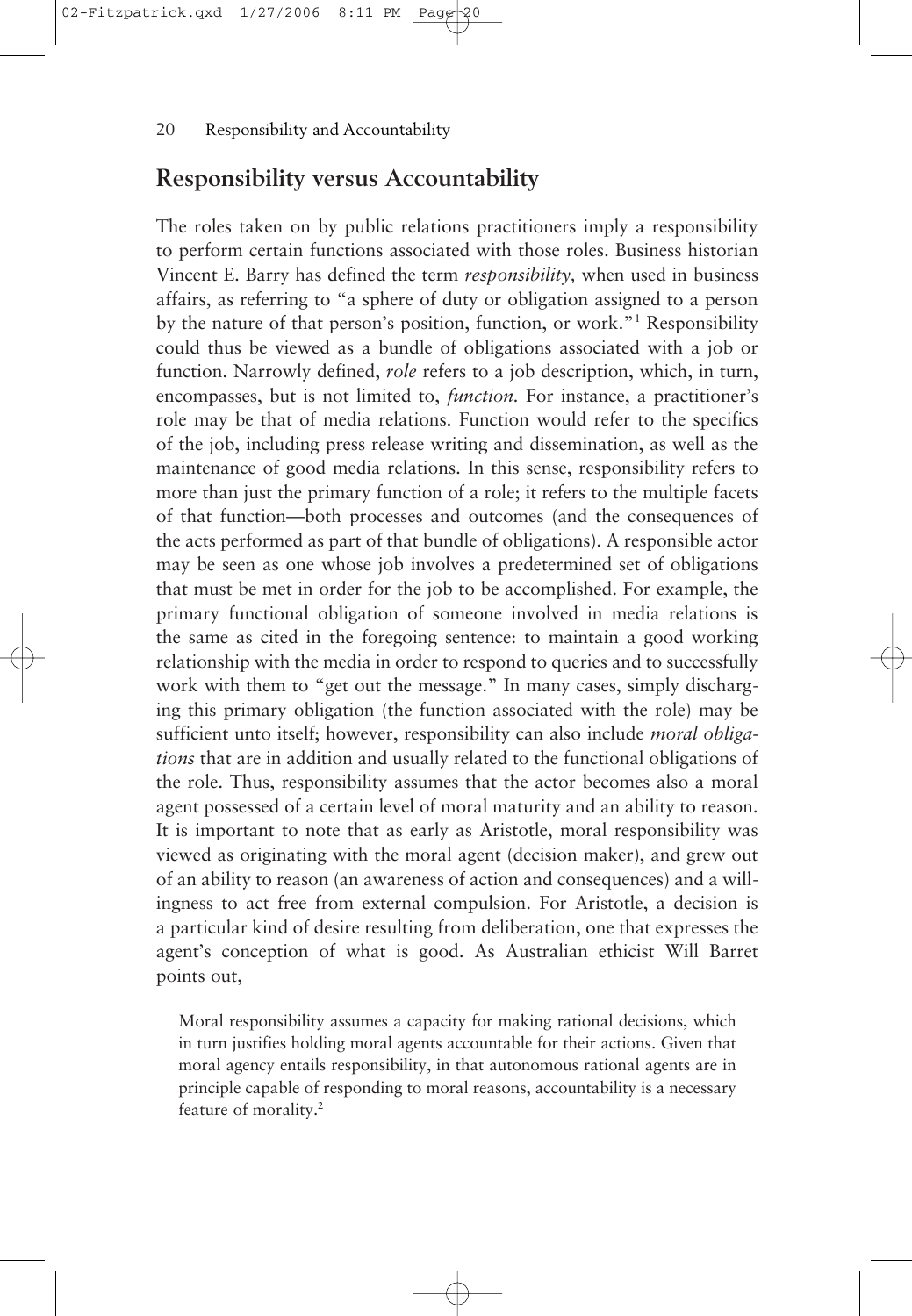For example, the moral obligations of the role of a media relations specialist might include such admonitions as "don't lie to the media" and "use language responsibly, free from intentional obfuscation." These moral obligations are naturally joined to the parallel functional obligations associated with the role. Responsibility, then, is composed of a duty to discharge not only the *functional* obligations of role, but also the *moral* obligations.

In addition, teleological (consequential) considerations tend to demand a level of accountability commensurate with the level of responsibility. In other words, if it is the job of a media relations specialist to carry out the primary functions outlined above, shouldn't that person be held accountable for mismanaged information, bad publicity, lack of credibility, or other troubles associated with the functional obligations? If responsibility is defined as a bundle of obligations, functional and moral, associated with a role, then accountability might be defined as "blaming or crediting someone for an action"—normally an action associated with a recognized responsibility.<sup>3</sup> A problem arises, however, in that while responsibility and accountability are often conflated, and admittedly importantly linked, they are not identical by definition or moral implication.

According to ethics activist Geoff Hunt, accountability

is the readiness or preparedness to give an explanation or justification to relevant others (stakeholders) for one's judgments, intentions, acts and omissions when appropriately called upon to do so.

It is [also] a readiness to have one's actions judged by others and, where appropriate, accept responsibility for errors, misjudgments and negligence and recognition for competence, conscientiousness, excellence and wisdom. It is a preparedness to change in the light of improved understanding gained from others.4

The simplest formula is that a person can be held accountable if (1) the person is functionally and/or morally responsible for an action, (2) some harm occurred due to that action, and (3) the responsible person had no legitimate excuse for the action. Ideally, the assumption would then be to hold a person who is responsible for an action also accountable for the results of that action. That, however, may not always be the case.

This position assumes that the responsible person is relatively autonomous, or free to make decisions associated with his or her job without outside pressure or influence. And, under normal circumstances, one would hope that public relations practitioners would have that autonomy. However,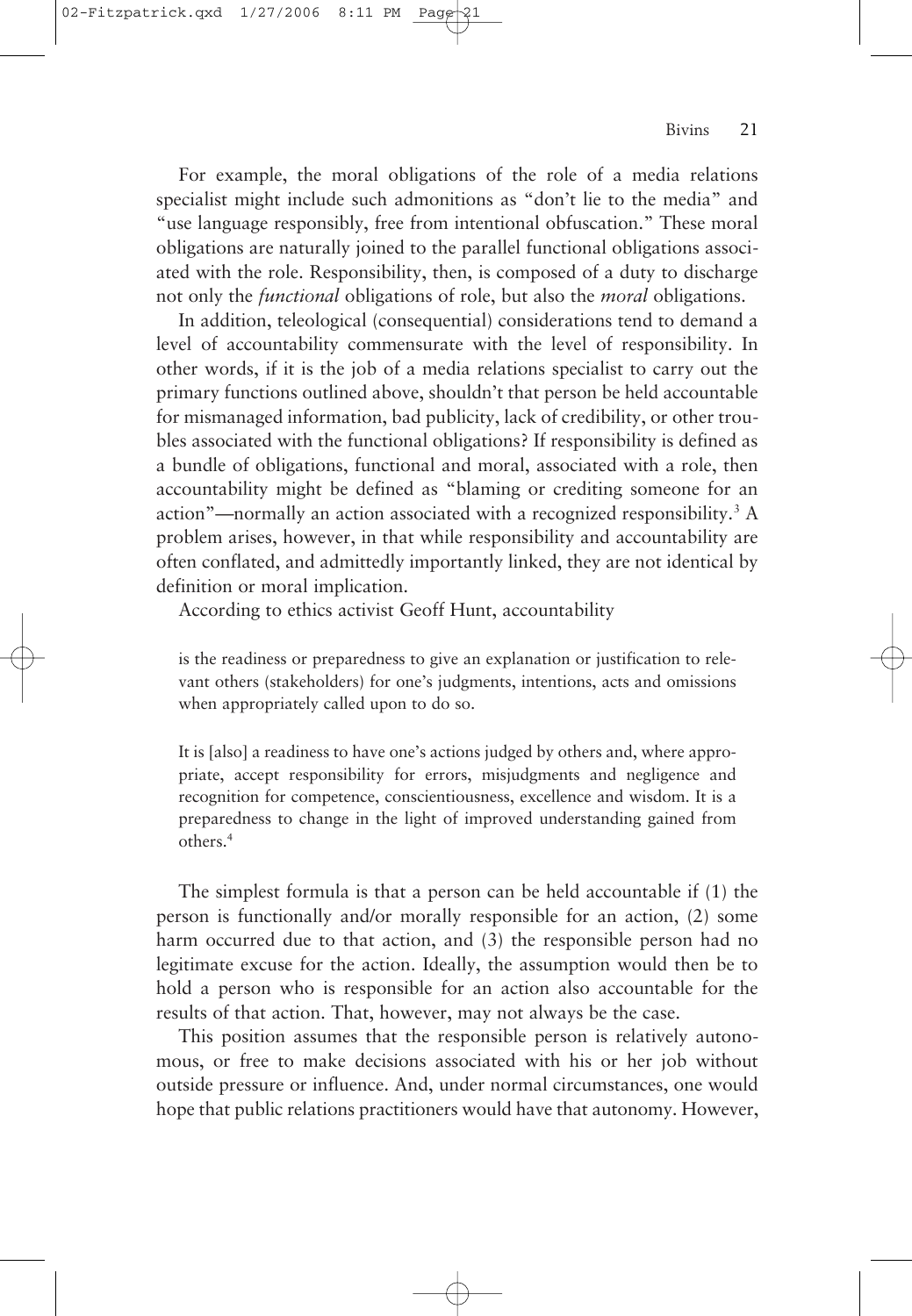the nature of autonomy often changes with the environment in which a public relations person works, and is certainly affected by the role and the functions associated with that role.

# **Responsibility and Autonomy**

Most professions stress autonomy among their members. Being able to perform work free from interference (especially from those with less expertise) is vital to being a successful professional. After all, most professionals are hired exactly because their expertise is needed. As philosopher John Christman notes, to be autonomous, by most accounts, is to be oneself,

to be directed by considerations, desires, conditions, and characteristics that are not simply imposed externally upon one, but are part of what can somehow be considered one's authentic self. Autonomy in this sense seems an irrefutable value, especially since its opposite—being guided by forces external to the self and which one cannot authentically embrace—seems to mark the height of oppression.<sup>5</sup>

There are several ways to look at autonomy as it relates to responsibility and accountability. Philosopher and ethicist Mitchell Haney suggests that the moral community is composed of two kinds of actors: responsible actors and accountable actors. Responsibility is viewed within this model as having a higher level of autonomy by nature in that it implies the actor is able to "self-oversee, self-regulate, and self-motivate responsive adjustments to maintain adherence with appropriate moral standards of action."6

"Responsible actors need not depend on external or mediated motivational pressure for responsive adjustment. [They are] expected to be motivated to correct harms and reduce future risk of harms without external or mediated pressure to do so."7

Under this formulation, the actor (moral agent) has the capacity to impose moral law on herself, thus achieving a level of "moral autonomy" we would hope to associate normally with professional status. This somewhat Kantian model supposes that we understand ourselves as free, reasoning individuals—invoking a mandate of both self-respect and respect for others (but not control by others).

Freedom means lacking barriers to our action that are in any way external to our will, though it also requires that we use a law to guide our decisions, a law that can come to us only by an act of our own will. This selfimposition of the moral law is autonomy.8

According to business ethicist Norman Bowie, if a person is a responsible, autonomous adult, that person can be viewed as a moral agent, directly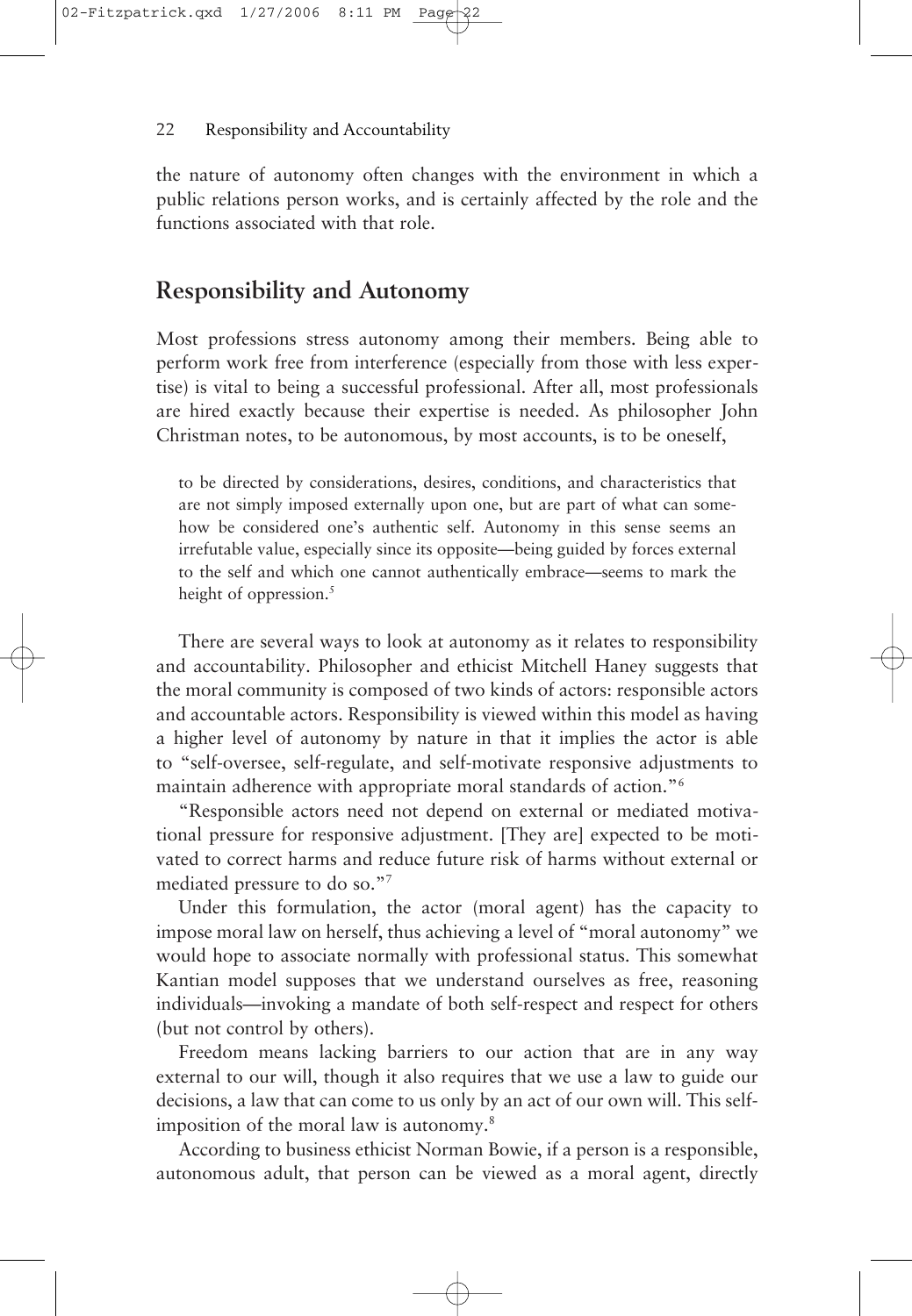accountable for his or her actions. "A responsible being is a being who can make choices according to his or her own insights. He or she is not under the control of others."9

On the other hand, the *accountable* actor is "held to external oversight, regulation, and mechanisms of punishment aimed to externally motivate responsive adjustment in order to maintain adherence with appropriate moral standards of action."10 This responsible-/accountable-actor model assumes a dichotomy in which responsible actors, because of moral maturity, are capable of self-motivation in their responsive adjustments for actions they have performed, while accountable actors must rely on external pressure (blame or credit) for this adjustment. This is similar to the "consequentialist" versus "merit" positions on moral responsibility. The consequentialist view holds that the actions of moral agents can be influenced by outward expressions of praise or blame in order to affect certain behaviors (accountable actors), while the merit view assumes moral agents can and do recognize their choices and make their own decisions (responsible actors).<sup>11</sup>

The theory of the accountable actor uses what might be termed a behaviorist approach, which seems to suggest that people are motivated and shaped by forces external to themselves. Certainly people are motivated, at least in part, by rewards and punishments; however, even those considered accountable rather than responsible actors generally have a developed moral sense and a fair idea of social conventions and moral principles. The problem arises when people are affected by forces beyond their control, forces that may even affect the level at which they reason. As philosopher and ethicist Kevin Gibson points out, "Indeed, in the presence of some external factors, individuals may not actively reason at all, but work according to habit or obedience without a thought."<sup>12</sup>

So, in addition to responsible actors being imbued with the ability and the freedom to make self-regulating decisions, they are also able to motivate (free of outside pressure) their own responsive adjustments to situations in which their decisions have had an impact. This is what separates them from accountable actors, who must rely on external oversight for motivation to respond and adjust. However, while this scenario may be appealing in theory, the ability to respond based entirely on self-motivation (or autonomy) is also limited by role and environment.

# **Environment, Role, and Autonomy**

Responsibility can be, and often is, determined by role; however, the environment in which the public relations professional works and the degree of autonomy allowed by that environment have a great deal to do with accountability. Chief among the commonly recognized environments in which public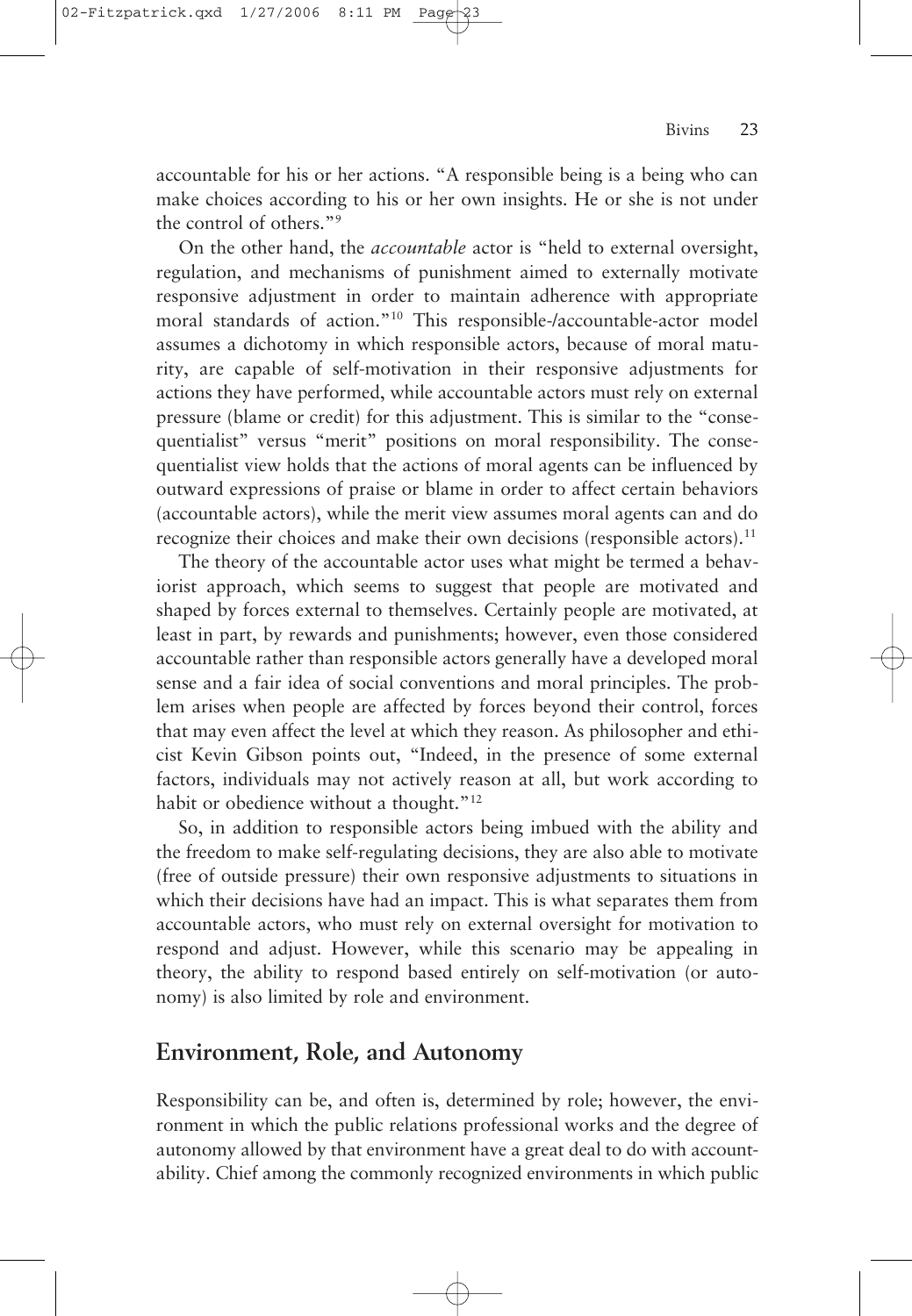relations practitioners work are agencies (or firms) or they might be employed as full-time staff within an organization or corporation, or as independent counselors. Most public relations practitioners, and many researchers, agree that the independent public relations counsel enjoys the greatest degree of autonomy.13 Of all the roles in public relations, this is the only one not subsumed within a larger, bureaucratic system—either corporate or agency. Clients hiring such "independent" counselors usually do so out of need for autonomous, professional advice, and by so doing accept the professional recommendations of that person as, at the very least, sound opinion. Independent public relations counsel might be said to be the most autonomous of the roles within the practice, if for no other reason than the lack of bureaucratic entanglements. Because of the level of autonomy normally associated with this role, it may also be the most professional of the roles within public relations. And, as Hunt points out,

Accountability in the professional context is about answering to clients, professional colleagues and other relevant professionals. The demand to give an account of one's judgments, acts and omissions arises from the nature of the professional-client and the professional-professional relationships.14

However, public relations is not just a counseling profession; it can also be said to be an advocacy-oriented practice. To advocate is to take up the cause of another and to work on that other's behalf to promote that cause. One of the key differences between the roles of advocate and counselor is the degree of autonomy allowed to each by the nature of the role. Remember, the general assumption is that autonomy is a highly valued component of professionalism; however, for the advocate, autonomy is not particularly valued or desired. In fact, for the advocate, a more desirable trait might be loyalty.

Most businesspeople would argue that loyalty is indeed one of the chief duties of an employee, and, in fact, being a "team player" is highly regarded in the business world. As a team player, the public relations practitioner is generally expected to follow the directions of the team leader without argument. Thus, advocates are expected to be subjective—that is the nature of advocacy. Subjectivity brings with it an implicit understanding that one's first allegiance is to the client, or employer. To advocates fall the job of bringing skills of persuasion to bear through methods and on issues often predetermined by management. Since they had no hand in arriving at either the focus or the nature of their advocacy, can they be expected to consider the broader implications of their actions? And, to what degree are they accountable for unjust or immoral acts in which they may have been used as instruments?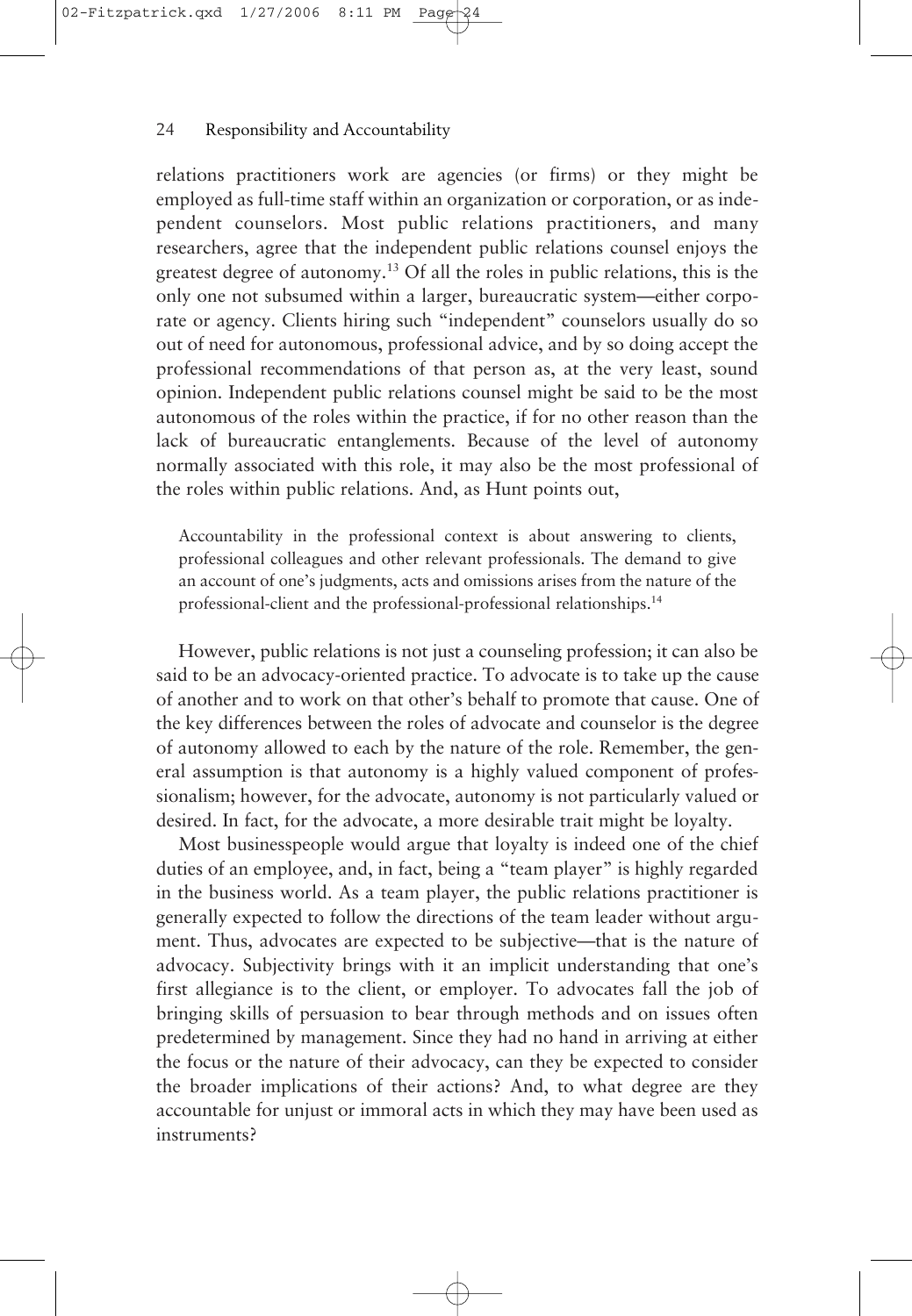Part of the assumption of advocacy is that the advocate takes up the client's cause fully, without any value judgment toward the client himself. Advocates use their expertise to advance a client's cause. Thus, advocacy often fits well into what is known as the "agency" model of the professionalclient relationship.15

# **Agency and Advocacy**

Under the agency model, a professional acts most often under the direction of the client. Public relations firms, for instance, may put together elaborate campaigns to serve their client's interests; however, the client picks the agency, determines what exactly will be "marketed," and decides whether or not to use the ideas generated by the agency. The agency model most clearly exemplifies what legal scholar W. H. Simon calls the "ideology of advocacy." This ideology assumes two principles of conduct: (1) that a professional is neutral or detached from the client's purposes, and (2) that the professional is an aggressive partisan of the client working to advance the client's ends.16 The argument is that advocacy is ideologically "blinded" to ethical considerations outside those of the client.17 Such a construct thus allows professionals to absolve themselves of moral responsibility for the client's ethical shortcomings, thus shifting accountability from the professional to the client. In addition, responsibility under this model is mostly functional and links the professional to the client by an obligation to perform to the best of her or his ability on the client's behalf. To cite a moral responsibility here would generally serve no practical purpose. Attorneys, for example, are bound only to observe the restraints of law as they "zealously" advocate on their client's behalf. Obviously, this ideology would work well for professions such as the law, in which even unpopular causes would sometimes need to be defended. Without such an ideology, these causes might go unrepresented. But what about other professions such as public relations?

There are several reasons why the agency model is not suitable for most professions, including public relations. First, public relations professionals are variously obligated morally. These obligations cannot be discharged properly if all decisions are left to the client. Despite the commonly voiced belief that the primary loyalty of public relations practitioners is to the client, we know that significant moral concerns can arise from ignoring third parties. Second, the agency model seriously decreases professional autonomy. Most professionals would object strenuously to abdicating their decision-making authority. Finally, professionals may accept or reject clients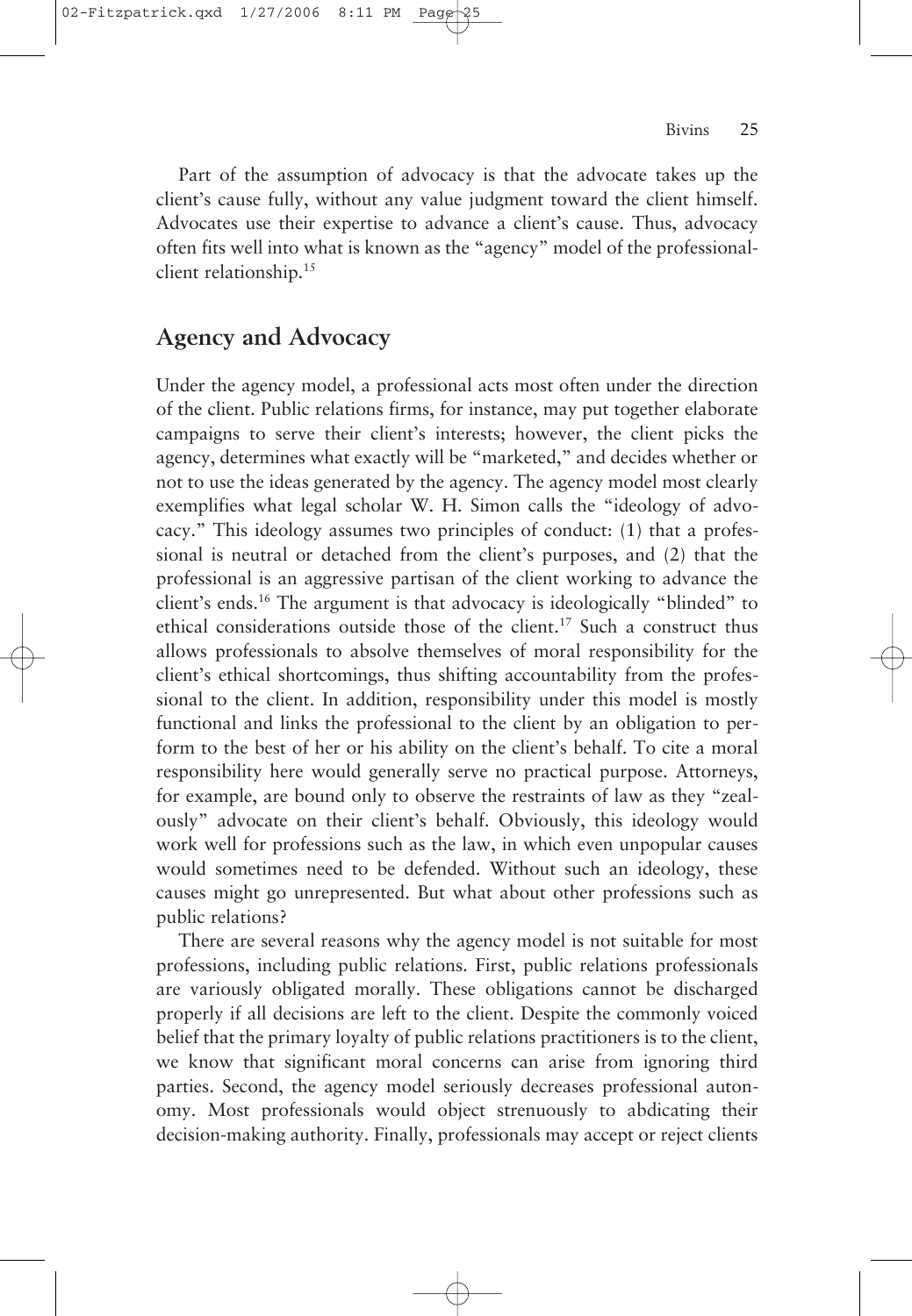who do not meet their moral standards. According to ethicist Michael Bayles, "Professionals must . . . be ethically free and responsible persons."18

The author Dorothy Emmet has described a profession as that which "carries with it the notion of a standard of performance, it is not only a way of making a living, but one in which the practitioners have a fiduciary trust to maintain certain standards." Aside from the expectations that a professional will possess a certain technical ability, "professional competence has to be joined with professional integrity." In other words, "the more professional a job, the greater the responsibilities that go with it."<sup>19</sup>

Again, the definition of a professional has to carry with it the freedom of autonomy. The German ethicist and philosopher Immanuel Kant stated as a categorical imperative that all humans should be treated as ends and never merely as means. Broadly speaking, this can be construed to mean that obligations arising out of agreements between professionals can be assumed to have been the result of negotiations between responsible, autonomous adults.

Bivins argued that public relations practitioners operating as advocates may indeed be "ethically free and responsible persons," and suggested that advocacy may be an ethically responsible activity if practiced from within what Bayles calls the "fiduciary" model of the professional-client relationship.20 In fact, Bayles suggests that the fiduciary model of service best fits the true role of the professional.<sup>21</sup> In this model, a client's consent and judgment are required and he or she participates in the decision-making process. The key to the model is the nature of the decision-making process in which the client consents to proposals rather than decides. For the process to work, the client must trust the professional to accurately analyze the problem, canvass the feasible alternatives, know as well as one can their likely consequences, fully convey this information to the client, perhaps make a recommendation, and work honestly and loyally for the client to effectuate the chosen alternatives.<sup>22</sup> This model allows clients as much freedom to determine how their lives are affected as is reasonably warranted on the basis of their ability to make decisions. To the degree that the client is incapable of making an informed decision, it is incumbent upon the professional to educate them to a point at which they are capable of decision making on their own behalf. In this sense, the relationship between the professional and the client might be said to be symmetric, requiring both mutual understanding and cooperation. Clearly, this model must be based on a trust relationship, thus further obligating the professional morally as well as functionally.

Under this model, it could be fairly stated that both the functional and moral responsibilities of the public relations professional toward the client are discharged in consort with the client. But what about the functional and moral responsibilities toward affected third parties? Practically all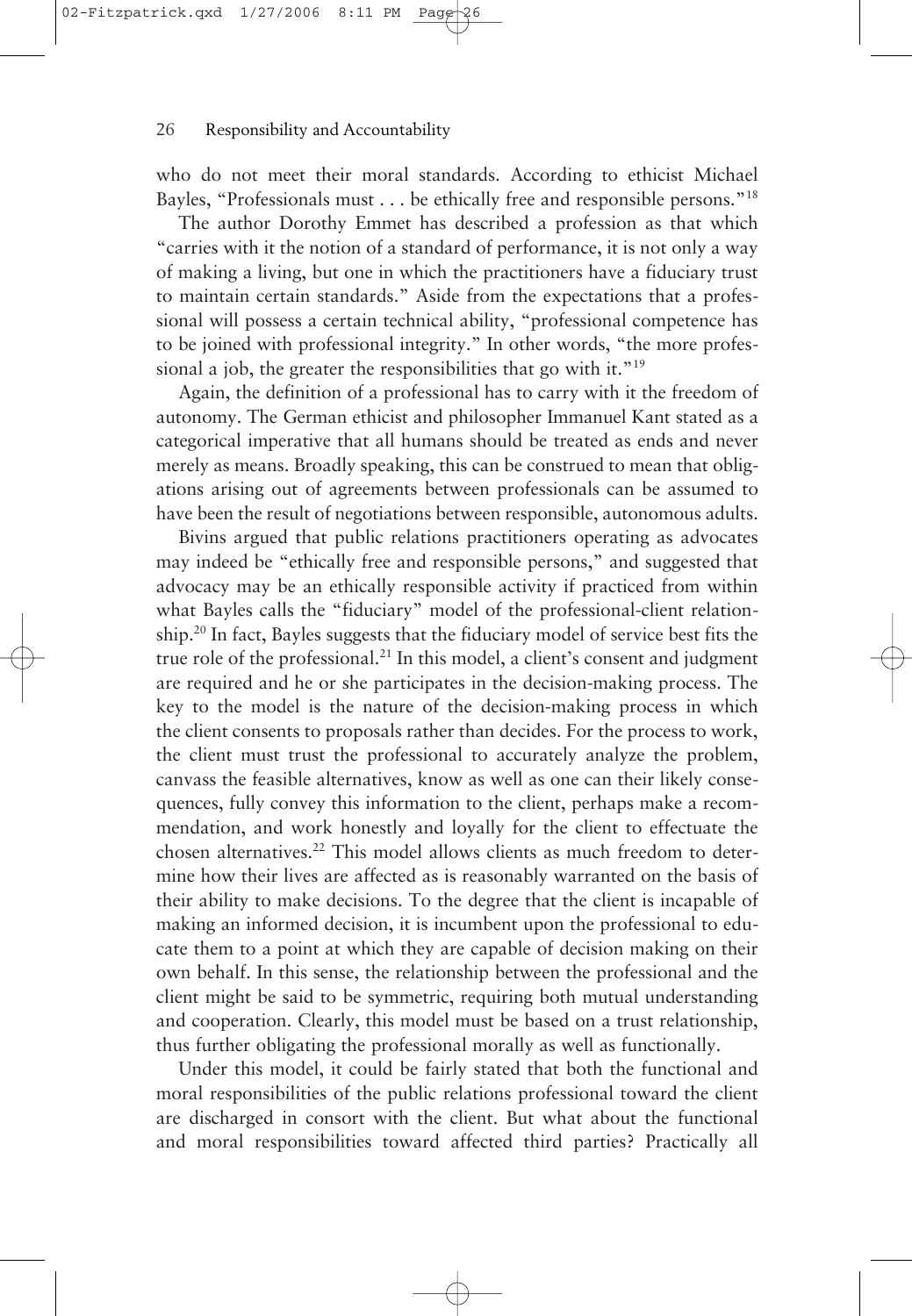professions recognize third-party obligations, and if advocacy is to be considered a legitimate function of public relations, then there must be a way to recognize those moral responsibilities.

The function of advocacy, as it pertains to public relations, can remain a professional role responsible to client interests, professional interests, and third-party interests only if the professional includes a preliminary stage in the process of accepting a client's issue. Under the fiduciary model described above, the public relations professional as potential advocate may be hired, for example, because of her or his expertise in the field of audience analysis, knowledge of the most efficacious persuasive techniques, and the proper methods of dissemination. It is generally accepted that the first job of public relations professionals is to establish a thorough understanding of the issue that they may be addressing on behalf of the potential client. Without that assessment, no professional should ethically proceed to undertake the role of advocate and the moral responsibility that role implies. Thus, a proper ordering of priorities would place a thorough understanding of the issue at the top of the list preceding any attempt at campaign development or even audience analysis.

The role of autonomous professional assumes a certain level of objectivity in the sense of an ability, in the Kantian implication of the term, to use reason to determine action.

As Australian philosopher Will Barrett points out,

The sources of moral responsibility—the grounds on which moral responsibilities can be ascribed to agents—include our past actions, our roles, and our developed moral agency. The last of these—being capable of recognising [sic] *the force of moral reasons,* and of responding to them—is a pre-requisite for the other two sources of moral responsibility, and so of accountability [emphasis added].<sup>23</sup>

By contrast, the role of advocate assumes a certain amount of subjectivity in the sense of one-sidedness of purpose and lack of consideration for third-party interests. However, objectivity and subjectivity, although often at odds, are not necessarily mutually exclusive, and the public relations professional may, in fact, be both objective and subjective. The key is the order of approach. Objectivity, or the capability and freedom to be objective, is certainly one of the benefits of autonomy, and should be brought to bear in the early stages of counseling the client—the period in which a thorough understanding of the issue is obtained. It is during this stage that the public relations professional will determine the ramifications of the proposed actions and their effect on all parties.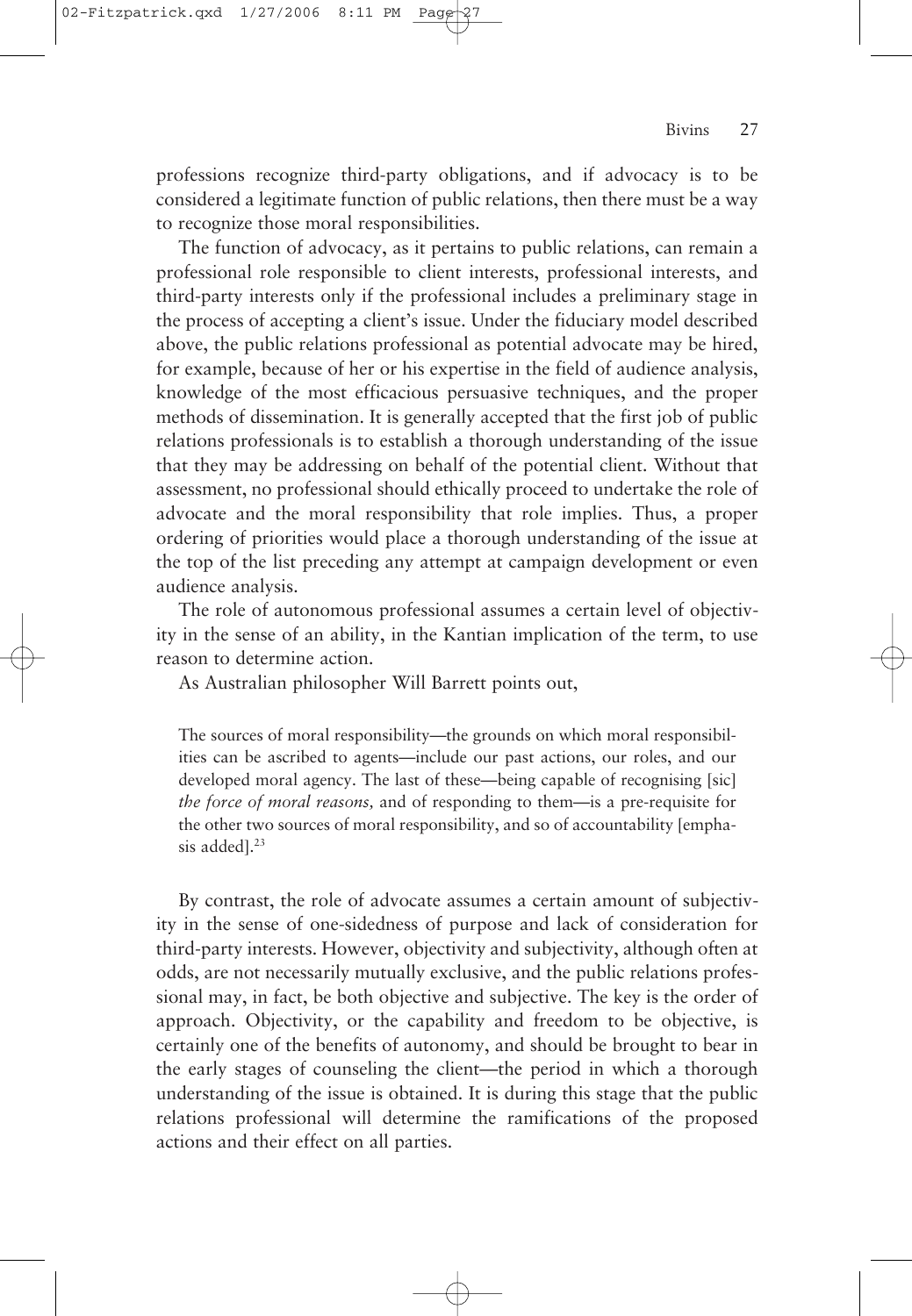During this stage, the public relations professional may apply any of several applicable ethical theories to the proposed act in order to determine if the act itself (means) and the outcome (ends) are morally responsible. Deontologically (dealing with the means), several standards may be applied, including a determination of the legality of the act (whether it violates existing laws or applicable regulations), company procedures and policies or organizational codes, and any codes or standards existing for the profession—in this case, the Public Relations Society of America's Code of Ethics. Although this procedure will merely provide professionals with guidelines, assuming that all that is legally or professionally permissible may not be ethically permissible, these will at least allow them to advance to succeeding evaluative stages.

Teleologically (dealing with the consequences, or ends), public relations professionals may apply standard cost-benefit analysis to the issue, determining the potential financial consequences of the act to the client and the affected third parties. Beyond these monetary considerations, they may attempt to determine societal effects. If, after such applications, professionals determine that the act itself, the intent of the act, and the potential consequences of the act are morally acceptable, then they may proceed with a clear conscience to the succeeding "subjective" stages of advocacy. From this point on, the objective, professional public relations counselor may become the subjective, professional public relations advocate.

Thus, the requirements of subjective advocacy may be honorably met only after the ethical requirements of objective counseling are met. To insinuate that advocacy may take place without a predetermination of the morality of the issue being decided upon is to subscribe to the ideology of advocacy that W.H. Simon denounces. For the truly professional public relations practitioner, the order of decision making is all-important, because responsibilities differ as roles shift from counseling to advocacy, as does attendant accountability.

Public relations professionals must first work from the framework of a fiduciary model of the client-professional relationship in which autonomy is, more or less, equally divided between the contracted parties (responsibility and accountability are shared). They must then undertake to determine objectively the ethicality of the action being proposed, considering both means and ends. Only when the morality of the action has been determined should the advisor become the advocate, acting subjectively in the client's exclusive interest, but with responsibility and accountability shifting to weigh more heavily on the professional. Even then, considerable attention needs to be given to the morality of the message itself and to the techniques by which it is to be disseminated. This ordering of stages from the objective to the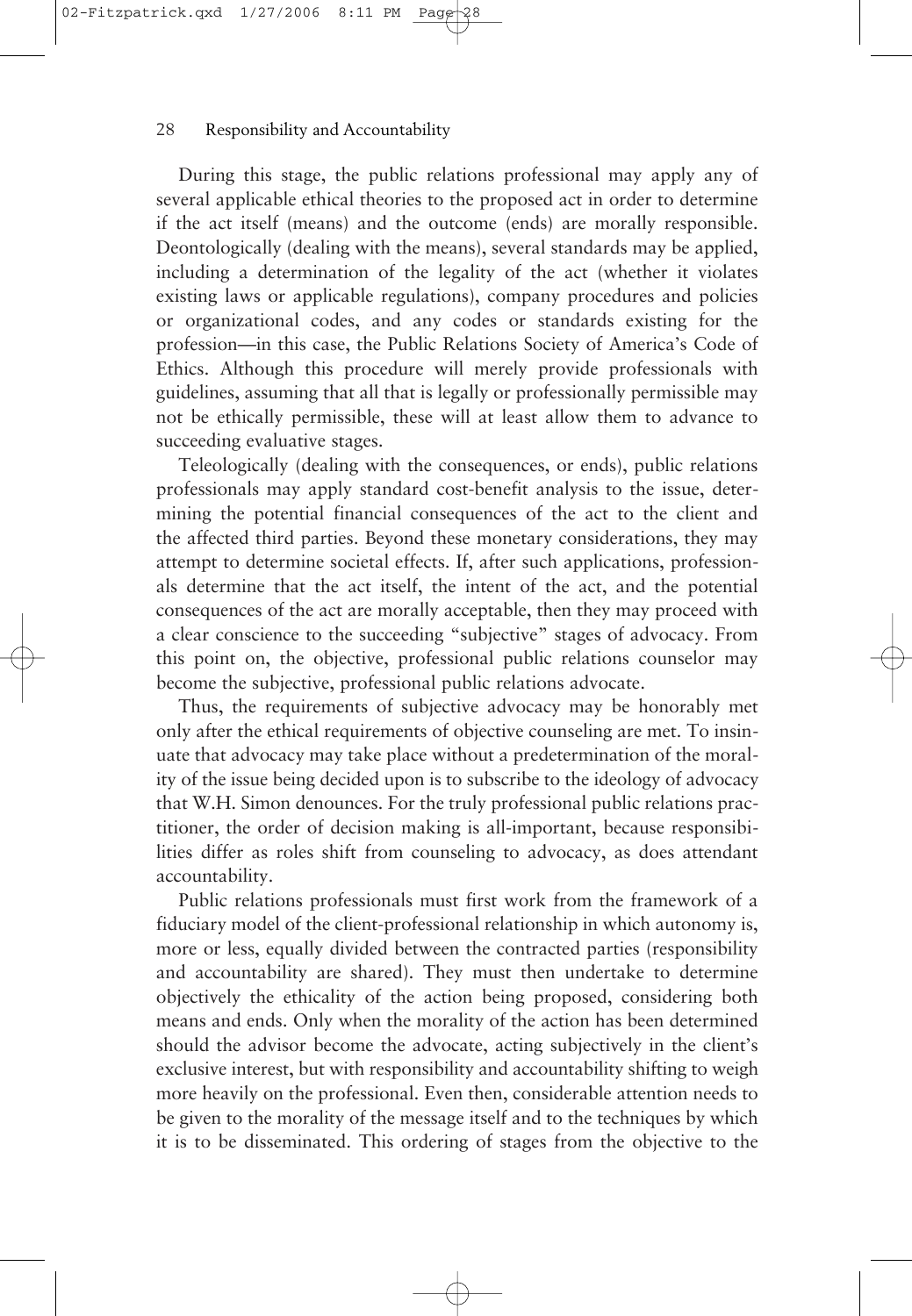subjective will allow the professional public relations practitioner to perform all the necessary functions ascribed to the roles of the profession without either falling into the trap of ideological advocacy or succumbing to a less autonomous position. Ideally, responsibility and accountability would then coincide.

# **In-House PR: The Effects of Organizational Structure on Moral Decision Making**

Ethicist and theologian Marvin Brown describes two ways of approaching the subject of ethics in organizations—the "individualistic approach" and what might be called the "communal approach."<sup>24</sup> Each approach incorporates a different view of moral responsibility. According to Brown, discussions about ethics in organizations typically reflect only the "individualistic approach" to moral responsibility. "According to this approach, every person in an organization is morally responsible for his or her own behavior, and any efforts to change that behavior should focus on the individual." By contrast, the "communal approach" views individuals not in isolation, but as "members of communities that are partially responsible for the behavior of their members." Herein lies the key to understanding the problems associated with assigning responsibility and accountability within organizations.

Complex organizations tend toward decentralized decision making, which, ideally, would require professionalized decision makers at every level.<sup>25</sup> The ideal would be for both the responsibility and the accountability of decision making to correlate. However, as they become more complex and decentralized, these same organizations also lend themselves too readily to a dilution of accountability in decision making. Moral "buck passing" often becomes the rule rather than the exception. It is too easy to blame others for decisions over which we have had minimal input or control. When the public relations function is subsumed within a large, complex organization, decision making can become attenuated and accountability spread thin. In a very real sense, the structure of large organizations tends to affect the way in which decisions are made. Furthermore, the temptation to pass the buck on decisions of all types, including moral decisions, increases mightily as the organizational hierarchy becomes more complex.<sup>26</sup> In fact, the traditional hierarchical structure of most organizations lends itself naturally to blockages in communication.

Understanding is generally developed within organizations through the realization of effective communication flow. The typical "flow" brings taskrelated (functional) communication through many levels before it reaches its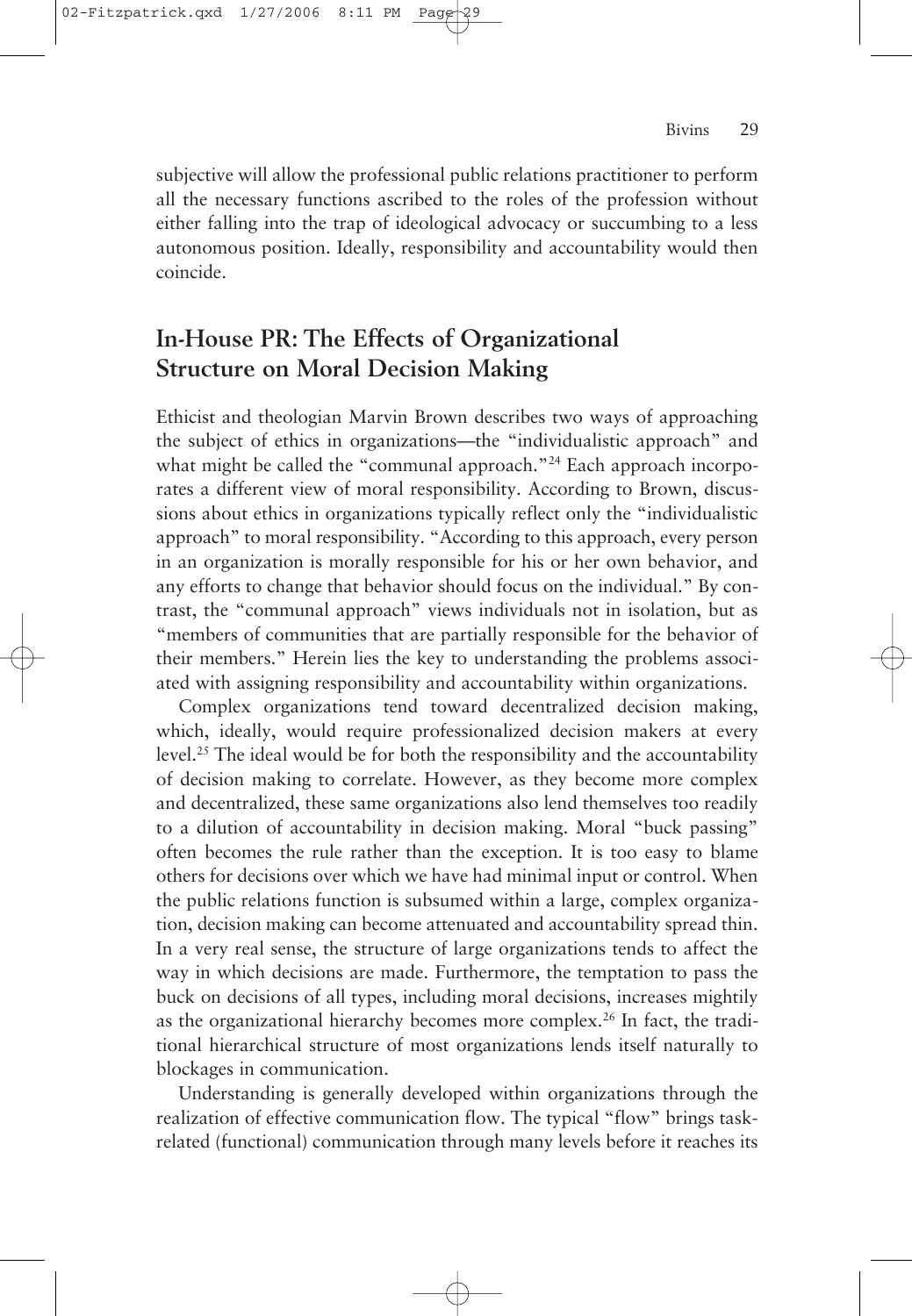intended receiver. As messages travel downward through the organizational hierarchy, they have a tendency to become less clear and, in some cases, actually distorted. Research has repeatedly shown that distortions such as those that occur during "serial transmission" damage message integrity.<sup>27</sup> In addition, factors such as personality type and an individual's power, status, and role also greatly affect the integrity of both communication channels and the communication itself.28 Partly because of the tendency of communication to become distorted as organizational hierarchies increase in complexity, assigning responsibility and accountability likewise becomes more difficult as the organization becomes more complex.

It may be that corporations, like individuals, do not set out to do wrong they are simply driven by egoism (acting in their own self-interest). But, as professional ethicist Gabriel Moran points out,

Corporations, like natural persons, have inner divisions and an unconscious (the company design) from which most decisions emanate. Corporations . . . live by habit, by doing what they always do. But there are people in the company—supervisors, managers, administrators, executives—who are paid to be conscious of what the company is doing. Even when a result is not intended, the company is responsible for the effect if it did know of the effect or could have known.29

The in-house public relations function is undoubtedly the most problematic for assigning responsibility and accountability. The level of autonomy and the weight of decision making, and thus professionalism, will vary depending on whether the head of the department is a middle-level manager, an upper-level manager, or an executive. Thus, owing to the nature of corporate bureaucracy, the public relations practitioner subsumed within an organization may be nonautonomous or, at best, slightly autonomous. The groundwork is then laid for a decision-making hierarchy that may gradually dilute the authority of public relations practitioners to follow their own personal and professional directives.

In addition, the dilution of decision-making authority is more common in larger organizations, in which practitioners may often serve as employees rather than truly autonomous professionals. However, even this reduction in autonomy does not reduce a public relations practitioner's responsibility to act ethically—it only makes the lines of responsibility less clear. As PR professionals and agency principals Bruce Klatt and Shaun Murphy remind us, accountability is a "statement of personal promise."

Accountability applies only to individuals, and is both a personal promise and obligation, to yourself and to others, to deliver specific, defined results.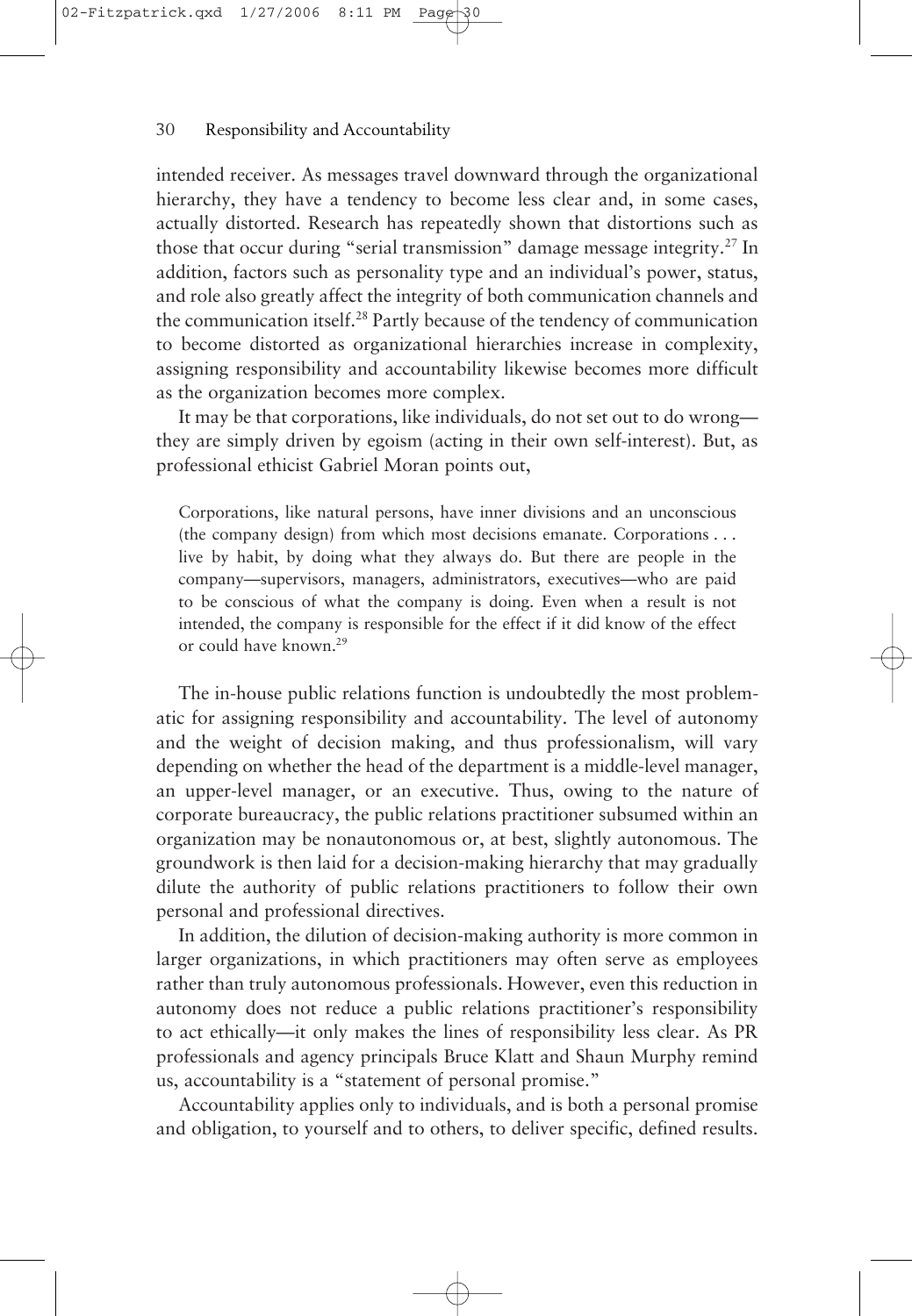Being accountable within an organization means you agree to be operationally defined as the sole agent for an outcome, regardless of the often-inadequate level of authority or control that you have been formally assigned by the organization.30

Less autonomous practitioners must also determine the ethicality of their actions; even though the major difference between them and their more independent counterparts, the degree of autonomy, may inhibit the extent to which practitioners may object to actions they determine are less than ethical. Obviously, independent counselors may advise, and thereby object, from a much stronger position than their counterparts subsumed either within an organization or an agency.

The primary problem is that the tendency toward moral buck passing will not lessen as long as organizational hierarchy encourages the dilution of responsibility and accountability. This now-too-common dilution of accountability frustrates onlookers who can't determine who is to blame when something goes wrong. The tendency to place blame is entirely normal; however, the degree of accuracy involved in assessing accountability is problematic at best.

# **Moral Excuses (Passing the Buck)**

Unaccountable people are into excuses, blaming others, putting things off, doing the minimum, acting confused, and playing helpless. They pretend ignorance while hiding behind doors, computers, paperwork, jargon, and other people. They say things like "I didn't know," "I wasn't there," "I don't have time," "It's not my job," "That's just the way I am," "Nobody told me," "It isn't really hurting anyone," and "I'm just following orders." Unaccountable people are quick to complain and slow to act. In organizations, unaccountability is a highly contagious disease. $31$ 

In order to protect ourselves and keep our self-image intact, we often choose to rationalize our decisions. *Rationalize,* in this sense, means "to devise self-satisfying but incorrect reasons for a particular behavior." It is, therefore, crucial that we understand our *reasons* for preferring one action over another and to admit them to ourselves. Unless we understand our real reasons, we will be content to rationalize our actions by using other means most often adopting moral excuses or assigning the blame to others.<sup>32</sup>

As Aristotle pointed out, people deserve blame for their wrongful conduct. Contemporary philosopher Laurence Stern agrees, noting that "[f]or immoral acts which are not sufficiently serious to warrant inflicting harm [punishment]—as well as for all other immoral acts committed without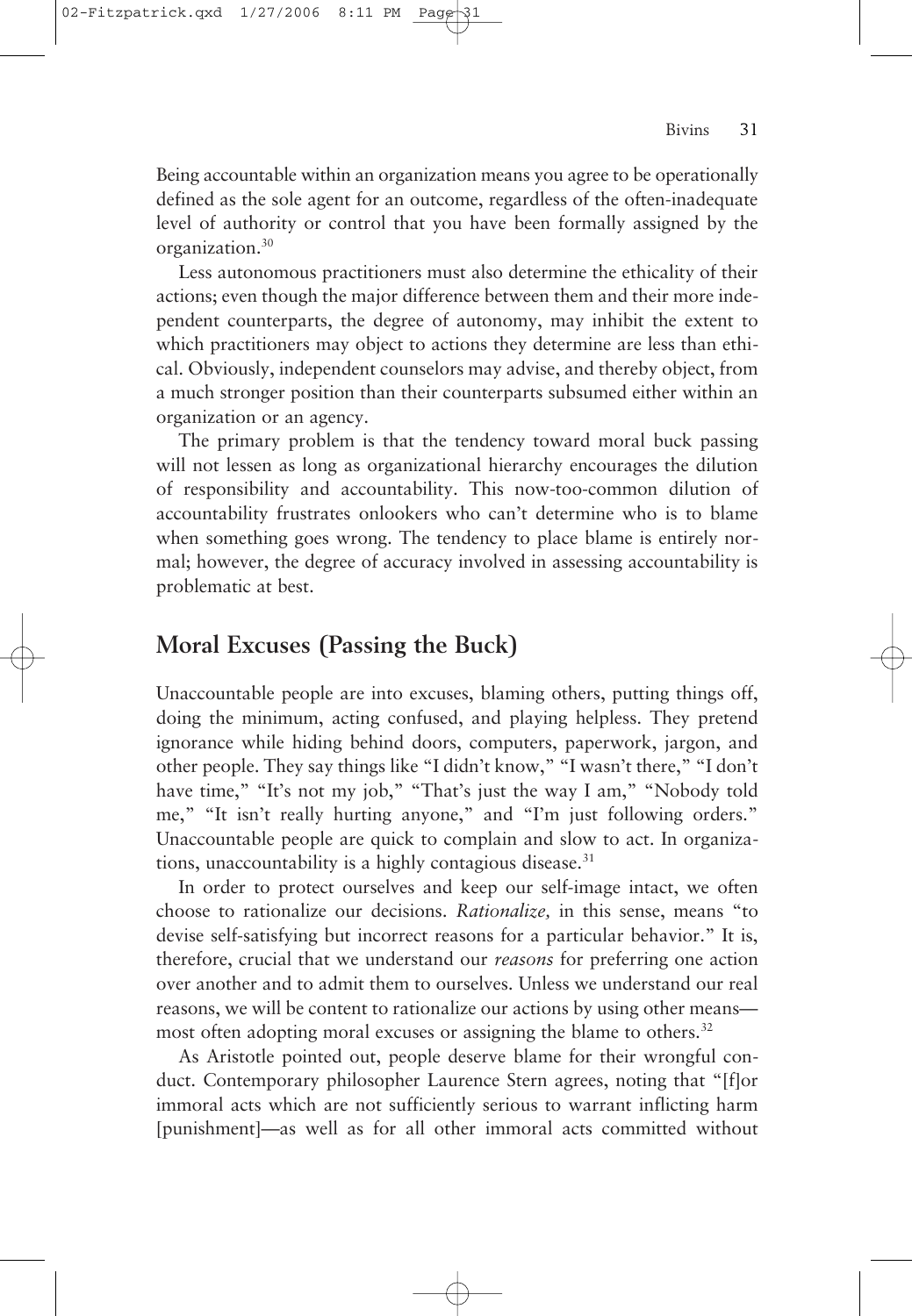excuse—one can say that the person *deserves blame.*"33 In fact, it's only when a person has a good excuse that we tend not to hold him accountable, and Stern suggests that a recognition of the moral excuses common in everyday life tends to minimize the overall harm of the act itself.<sup>34</sup> Of course, there are good excuses and there are bad excuses. Among the excuses people tend to identify as *not* legitimate are those most often associated with external factors and the dilution of responsibility, frequently a result of organizational hierarchy. As Gibson points out,

[I]t is important to consider the types of external factors that may influence our individual choices when we are faced with ethical dilemmas. Simple awareness of their existence and the ways in which they exert influence on our behaviors may be enough to lessen their power.<sup>35</sup>

Gibson further defines an *excuse* as "something that acknowledges that a wrong action occurred but seeks to show that the perpetrator deserves little or no responsibility for the action." Among the most common "pass the buck" excuses are the following.<sup>36</sup>

*I was told to do it,* or *I was only following orders.* This excuse may be given more often than any other in hierarchically structured organizations such as big corporations and larger institutions like the military. The need to follow orders is obviously important in these hierarchical organizations and institutions. For one thing, it tends to bring consistency to an operation. Obedience to those whom we consider to be experts or who possess superior judgment is usually considered a good thing. The downside is the inclination to allow authority figures to make decisions for us. It relieves us of the stress of deciding for ourselves, and of the accountability that comes with autonomy. While the excuse of "just following orders" is more commonplace inside larger, corporate-like structures in which individual autonomy is diluted, public relations practitioners who work within the agency model are not immune to its lure. It is often much too easy to blame the client who, after all, is technically giving the orders.

However, the likelihood of this excuse surfacing is much greater in hierarchically structured organizations. The moral standing of the order itself is less likely to be questioned if there is a strong belief in the efficacy of a hierarchical organizational structure and a trust of those in power. The human tendency to obey orders has been empirically tested time and again. Blind obedience to authority, regardless of the moral rightness or wrongness of the orders, almost seems to be the norm. However, even in the most formal hierarchically structured institution, the military, rules have been updated to reflect increased moral accountability. It is now clear, under military law,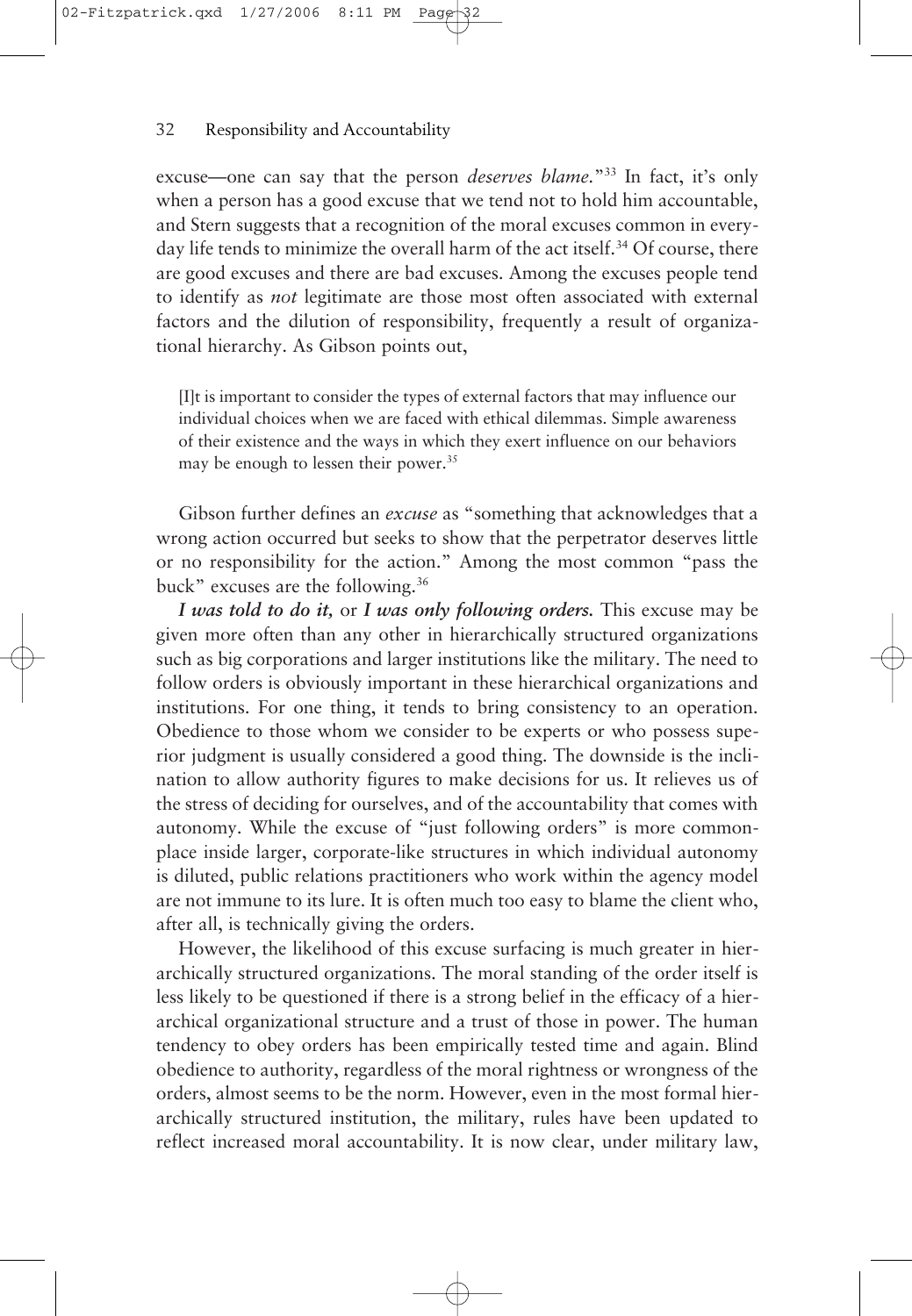that "military members can be held accountable for crimes committed under the guise of 'obeying orders,' and there is no requirement to obey orders which are unlawful."<sup>37</sup>

In other words, claiming ignorance of the immorality of the order doesn't excuse us from moral accountability. People are individually responsible regardless of orders. As Gibson notes, "Ultimately we must take personal responsibility for our acts, and cannot shrug them off as inevitable or by saying that we are mere instruments of others' will." The scholars Deni Elliot and Paul Lester agree, pointing out that "as long as you are free to act in a voluntary or autonomous way, moral responsibility for your actions are not transferable to someone else. Your boss can take away your job, but not your moral agency."38

*It was my job.* Professionals commonly justify their actions by appeal to the requirements of their professional roles. In his book *Ethics for Adversaries,* Harvard professor Arthur Applbaum describes an official who was an executioner for the French government. He accepted without question the functional responsibility of his role, and discharged it with great alacrity. However, he never once questioned the moral legitimacy of his role nor the propriety of the executions themselves.<sup>39</sup>

It is not unusual for public relations professionals, for example, to claim that they are acting within legal bounds on behalf of clients on whom they refuse to pass moral judgment (the "ideology of advocacy"). It is, after all, their job to serve the client's wishes competently with all their professional expertise being brought to bear on the issue. As noted earlier, however, blind obedience to another's wishes is not an excuse for unethical action, especially by professionals who have a responsibility to more than just a client. This is also why most professions have a code of ethics: to ensure that members are clear on what the profession expects of them outside client interests.

When less-than-ethical tactics are used to serve a client's purpose, the excuse is often that it is the job of the public relations professional to serve that interest "zealously." The public relations firm of Hill and Knowlton used questionable tactics on behalf of Kuwait during the first Gulf War, a clear example of this category.

*Everybody's doing it.* This is a formulation of what is called "ethical relativism," which states, among other things, that whatever the group you belong to says is right is probably right. Human beings possess a natural tendency to conform to the group. Just look around and observe what others are wearing. How close in style is it to what you are wearing? At its worst, this tendency to conform can lead to a shirking of individual moral responsibility, or even a lack of recognition that such a thing exists. A poor record on protecting whistle-blowers doesn't help in this area either.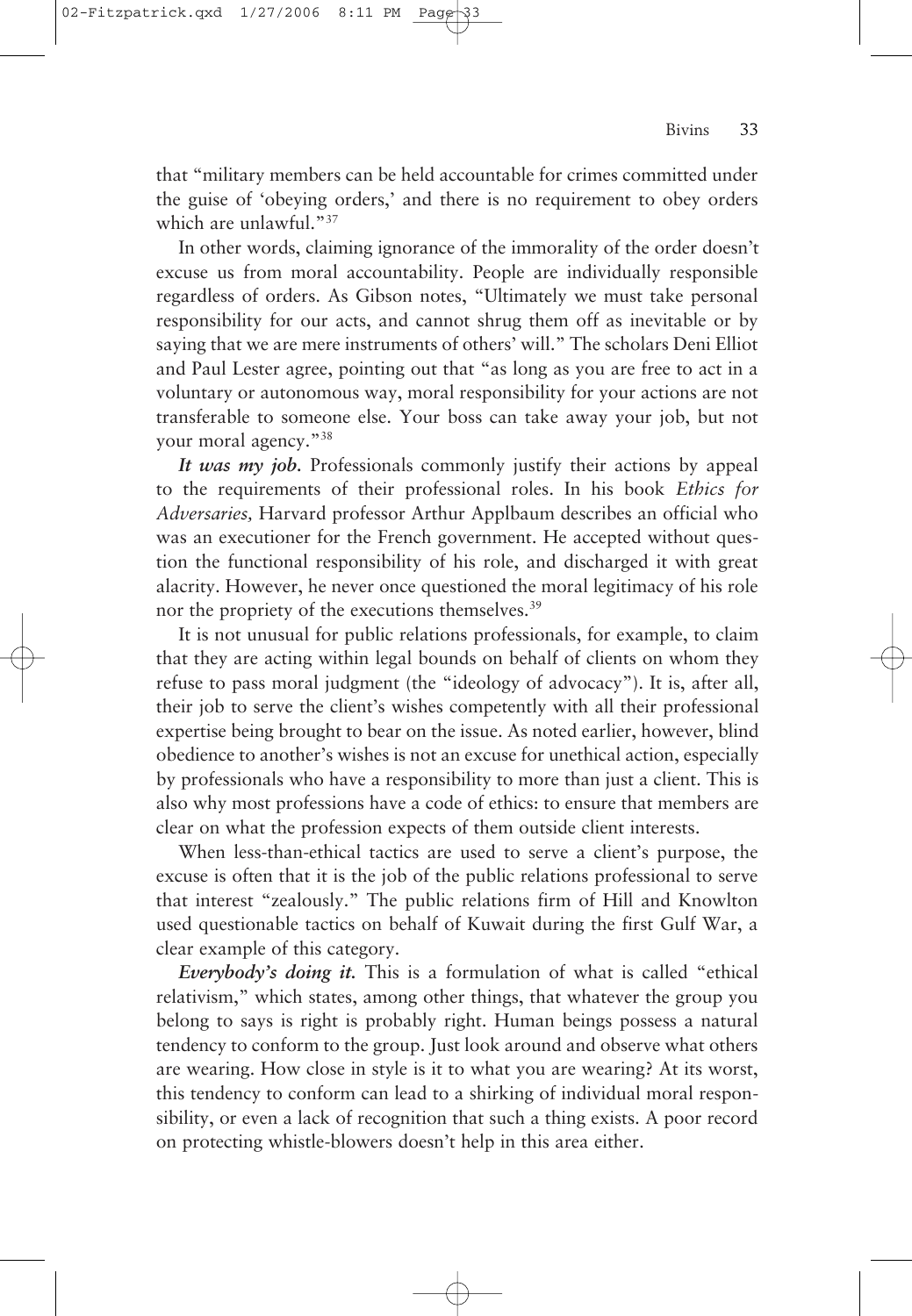However, conventional wisdom doesn't necessarily equate with being right. As John Stuart Mill noted in the nineteenth century, it may be that the one person who disagrees with a widely held point of view is the only person who is morally correct. Consider also the acts perpetrated against Jews and others by the Nazis prior to and during World War II. Certainly there were those within Germany who disagreed. But it is also certain that there were a great many who agreed because "*everybody* was doing it." However, there is a certain degree of empowerment associated with seeing even one individual disagree with the establishment point of view—an empowerment to trust and act on one's own convictions. Dissenting voices can be powerful tools in determining the right action. They should never be discouraged.

An odd formulation of this excuse is the tendency to follow the industry trend. For example, throughout much of the 1990s into the twenty-first century, there was a sense that simply denying facts was a legitimate approach to public relations. Victor Kiam, the entrepreneur who purchased Remington Razors and part ownership in the New England Patriots, denied he had made a sexist remark about a female reporter wanting access to the Patriots' locker room. Firestone denied any problems with its tires in 1999, even though there were numerous fatalities linked to their failure under high-speed conditions. And both Arthur Andersen and Enron spent a great deal of time denying that anything was wrong while both companies literally self-destructed. While this is certainly poor public relations, when everyone seems to be doing it, the temptation to follow suit is sometimes overwhelming.

*My actions won't make any difference.* This excuse is often used as a way of explaining the futility many of us feel as part of an organization or institution over which we have very little control. It also leads to the parallel excuse that "if I hadn't done it, they would simply have found someone else who would have." In answer to the "I can't make a difference" argument, just ask the people in the state of Washington how they feel about whether their vote counts or not. In the 2004 gubernatorial election, they selected a new governor by fewer than 150 votes.

The second part of this excuse basically assumes there will always be someone with less scruples than you who will step in to take your place at a moment's notice to do the dirty work. However, this assumption negates the possibility that you might actually counter the moral wrong. If you are working on a public relations campaign for a tobacco account, for example, you may be correct in assuming that someone else will probably eagerly take your place if you refuse to do the work; however, your action may inspire others to do the same, and if you then lend your talents to an antismoking campaign, you have further justified your action.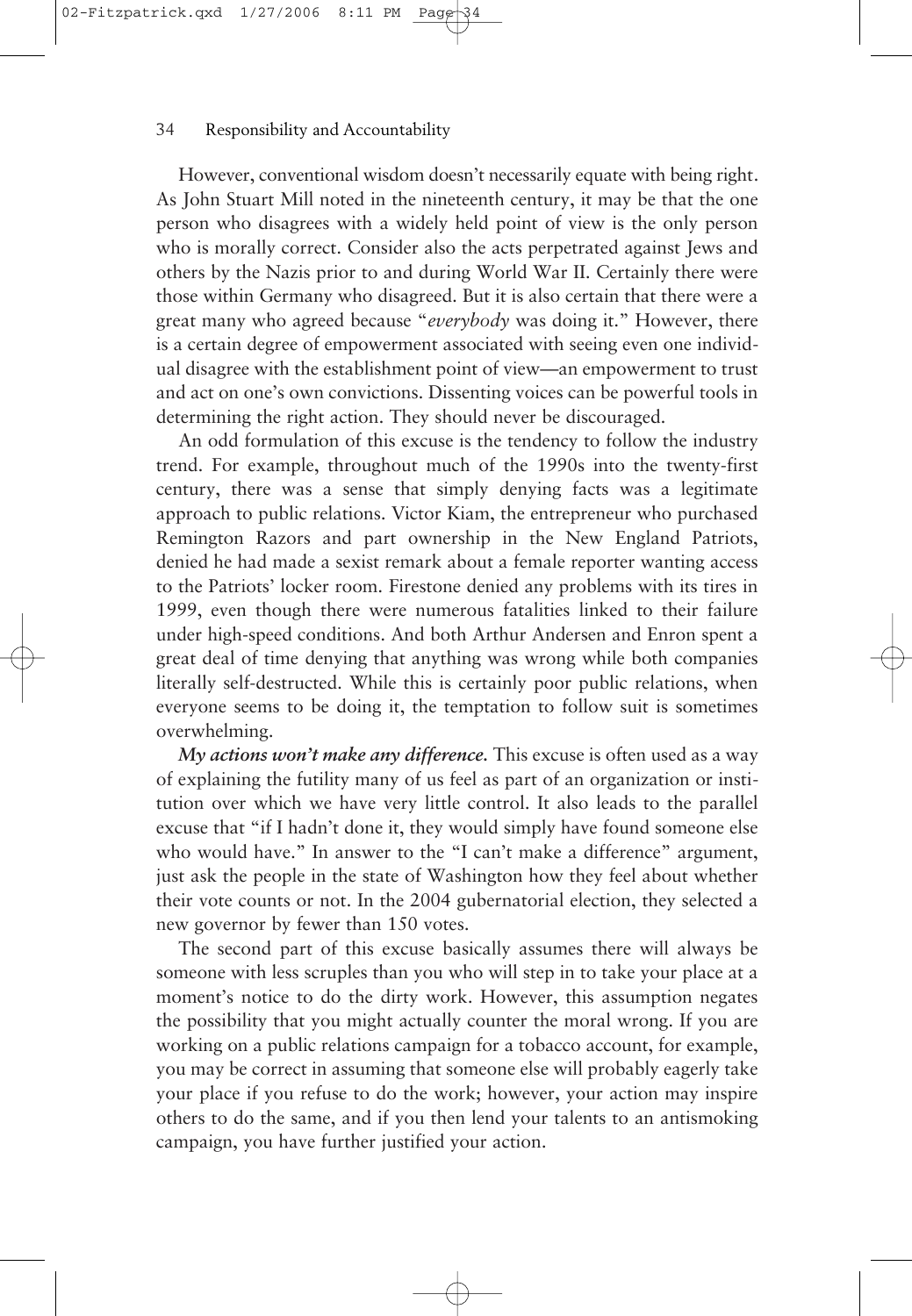*It's not my problem.* The poet John Dunne once famously observed that "no man is an island." Individuals are responsible for their actions, or inactions, and their effect on others. Each hand that contributes to a chain of corruption within an organization helps forge a link of that chain. Even if we are not directly in the line of responsibility, there may be times when an issue is important enough to act on a broader moral obligation.

Public relations professionals are also bound by an obligation to third parties, their profession as a whole, and to themselves to preserve their own integrity. Remember, you may be painted with the same broad brush of dishonor as those you work for, even if you weren't directly responsible.

*No one else knew.* As ethicist Deni Elliot says, "Ethics is a first person activity." You know when you've done something wrong. You know if the people you work for are doing something wrong or are hiding a misdeed. As least you ought to know, especially if you are working in public relations. No matter what your standing within the hierarchy, you have a responsibility to your own integrity, regardless of who else knows.

#### **Moral Excuses (Absolution)**

But what if it really wasn't your fault? Most of us recognize a legitimate excuse when we hear one. Gibson suggests that the two most commonly accepted "excusing conditions" that allow a reduction in responsibility are ignorance involving fact and the inability to have done otherwise.<sup>40</sup> In legal theory, there are several explanations of criminal law's "excuse doctrines." Chief among them is "causal theory," which makes two general claims: The first is that the criminal law presumes that some human acts are caused by forces beyond the actor's control. The second is that the criminal law adheres to the "control principle," the moral principle that actors cannot be blamed for conduct caused by forces beyond their control. According to causal theory, these two premises explain a host of the criminal law's excuses—including (for example) the involuntary act doctrine, the irresistible impulse defense, and the duress defense. The law grants these defenses, causal theory says, because (1) it presumes that the excused conduct is caused by forces beyond the actor's control, and (2) such conduct is not blameworthy.<sup>41</sup>

In fact, there are several widely agreed upon excuses that are typically accepted as valid when assessing accountability.

*Excusable ignorance of consequences.* People tend to forgive in instances in which the outcome of an action could not reasonably have been predicted. Note that this doesn't excuse one from knowing right from wrong.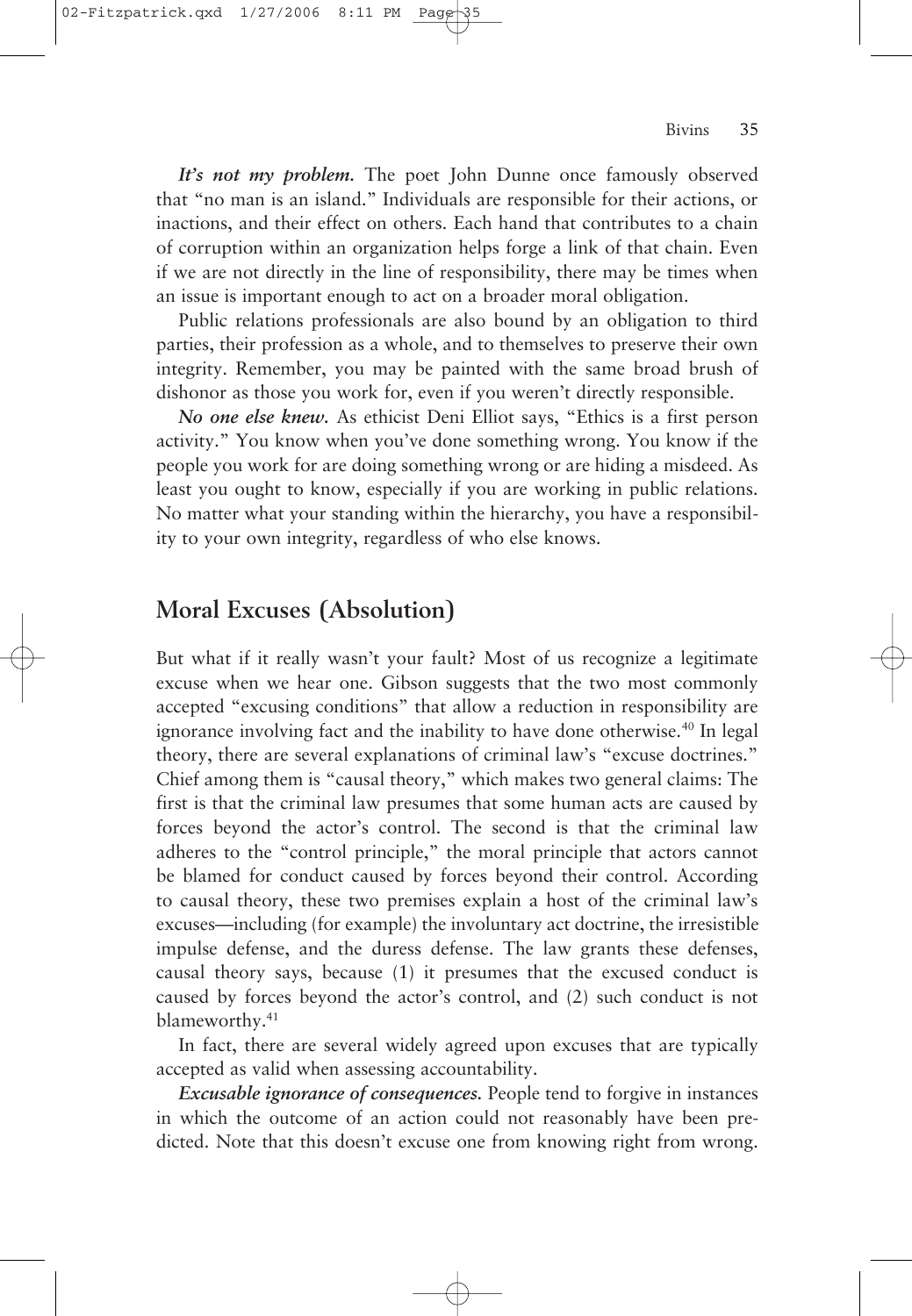"Traditional morality and jurisprudence typically excuse persons for ignorance involving fact. Both traditional morality and established law tend not to recognize excuses grounded on ignorance of principle."42 What this does accept is that it is often difficult to predict the outcome of some actions. Utilitarianism, for instance, directs that outcomes be predicted, but does not insist that they be exhaustively predicted. One can make educated predictions but cannot foretell the future in the sense of owning a crystal ball.

Say, for example, that you own a garden store and you sell twenty-five pounds of fertilizer to a customer you have never seen before. He then uses it to make a bomb with which he blows up a local police station. Are you accountable? Unless there is a reasonable expectation that you could have predicted that particular use of your product, the answer is usually no. We don't expect people to imagine every possible outcome of their everyday actions. No one would ever get anything done out of sheer worry if that were the case. However, we do expect people to make reasonable predictions, especially if they know their actions will affect other people. For example, a public relations campaign has been designed to bring attention to a suburban community in order to attract businesses to the area. As a result, businesses begin to move into the community; however, so does increased traffic (predictable), increased property costs (likewise predictable), and increased crime (maybe not so predictable). Can we say that the public relations firm is responsible for the increase in crime? We might—especially if there is a recognized history of crime being associated with community growth. Urban planners are acutely aware of such statistics. Why shouldn't a PR firm be?

For the most part, people recognize a legitimate excuse when they hear one, and truly unpredictable consequences are usually recognized as such. However, a false claim of ignorance is likewise easily identified. For example, when the British sports gear manufacturer Umbro decided to name its newest running shoe the "Zyklon," they ran into some unsuspected resistance. *Zyklon* literally means "cyclone" in German; however, a number of parties pointed out that during World War II, Zyklon B was the name of the gas used to exterminate millions of Jews in concentration camps. Umbro answered the outrage by expressing ignorance and claiming coincidence.<sup>43</sup>

*External constraints. Constraint* refers to physical imperatives, lack of alternatives, and uncontrollable circumstances. For example, if a person is coerced into doing something that he normally would not do, we tend not to blame him for that action. A bank clerk who is robbed at gunpoint is certainly responsible for the money in his till, but is not accountable for its loss. This is a physical constraint. The same would apply in a situation in which a person is constrained by a lack of alternatives. For instance, a company is ordered to comply with new EPA regulations, but the technology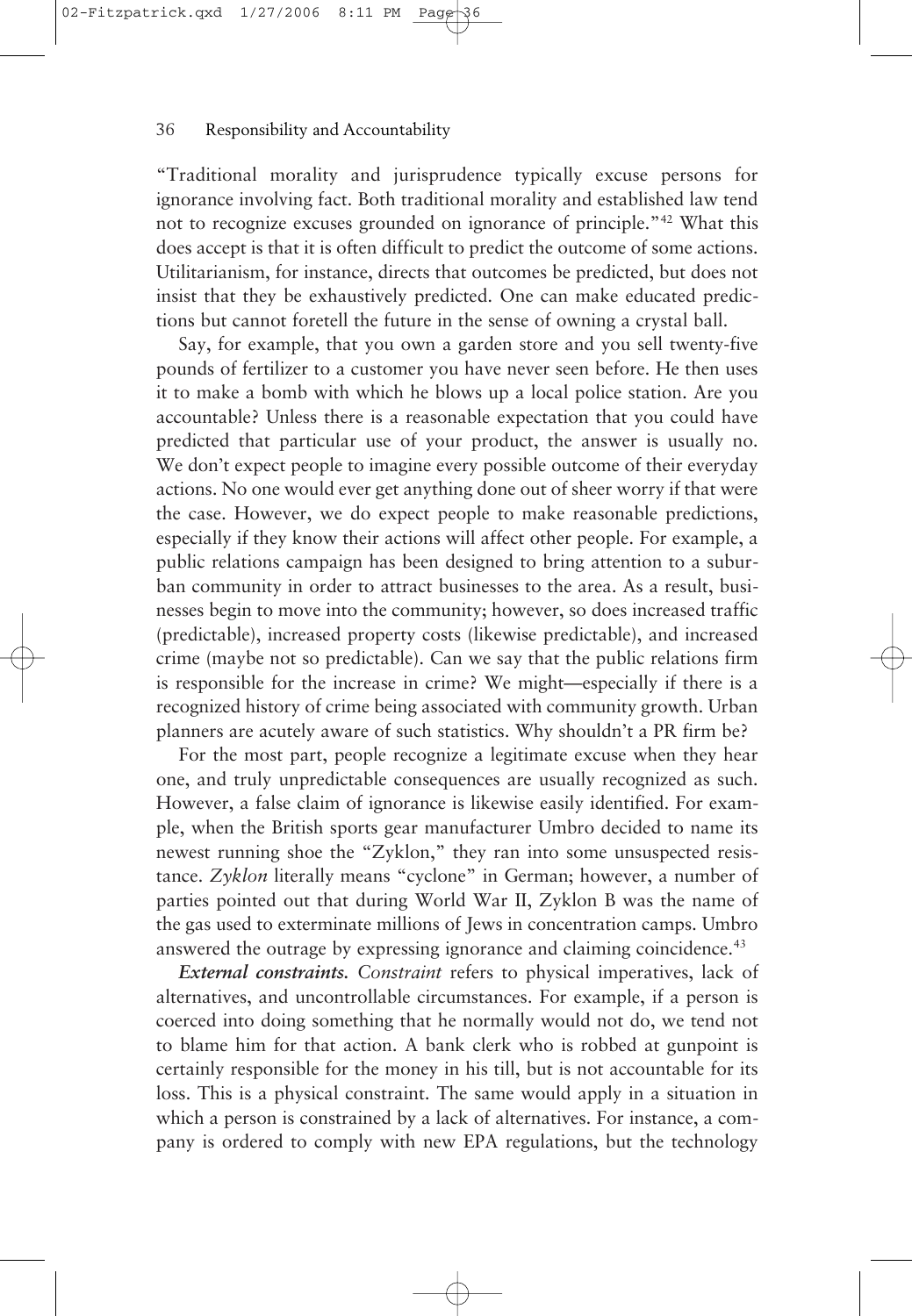needed to comply hasn't been fully developed yet. The company cannot be held accountable for noncompliance until the technology is ready to go on line (as long as the company is attempting to comply in a timely fashion). Uncontrollable circumstances or, as we usually say, "circumstances beyond our control," is the third area of constraint-as-excuse. For example, if a person fails to make an important meeting because her flight was canceled, others can excuse her—even though they might be put out by the delay.

Remember, however, that causal theory holds people blameless only if their actions were truly beyond their control. If you miss a meeting because you were involved in an accident (your car was hit by someone running a stop sign), you can be held blameless. However, if you are the person who ran the stop sign, you are to blame—both for the accident and for missing the meeting.

*Internal compulsion*. The law holds, and most people agree, that some actions are caused by inner compulsion. This is actually another version of constraint, except that is not caused externally. For example, the law recognizes as legitimate such excuses as kleptomania (a compulsion to steal), pyromania (a compulsion to set fires), and some types of addictions (gambling, eating, etc.) not caused physically as are drug or tobacco addiction. While this particular category of excuses may not totally satisfy, people do tend to accept them as valid.

The point is that excuses are defenses against either having to take responsibility for an action or being blamed unjustly for an action. The former defenses are typically referred to as bad excuses, the latter as good excuses. Ultimately, excuses are *reasons* and are based on the rational ability of those in a position to judge to decide on the level of accountability. Excuses mitigate harm, but they do not erase it.

# **Personal Accountability**

Although the various roles of public relations carry with them distinctly different sets of obligations, they have in common the overriding obligation to perform within an accepted moral framework. That framework may be provided by the profession (as a code of professional standards), by the organization for which a practitioner works (as a corporate code or simply by the corporate culture itself), or by personal ethical standards. Each of these plays a part in creating the moral ground from which a true professional makes decisions.

The degree of autonomy changes with the various roles and the environment in which public relations is practiced, greatly affecting accountability.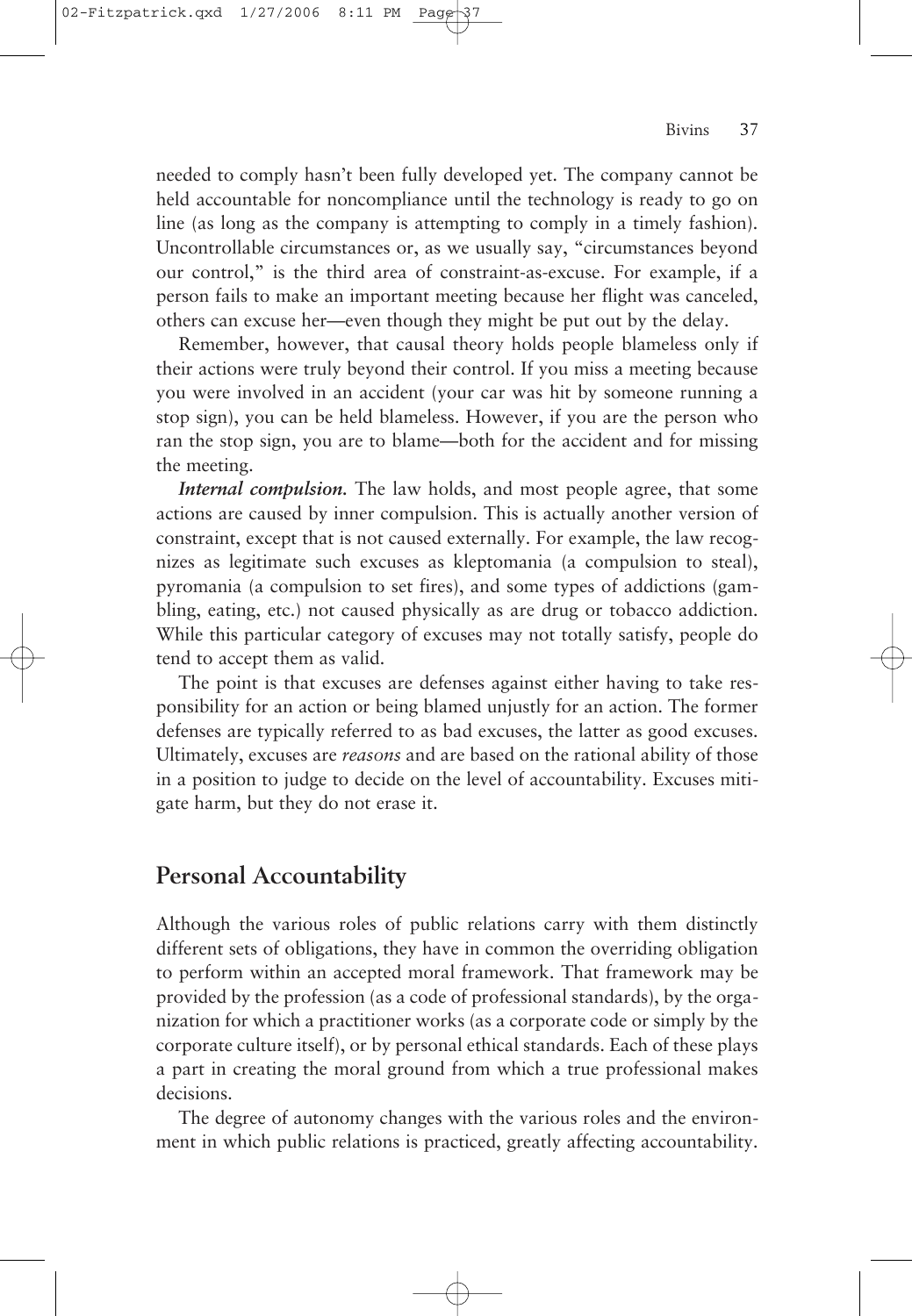For example, the role of advocate carries with it a primary responsibility to serve the client's purpose. This, in itself, is not, nor should it be considered, necessarily negative. Loyalty is a much-desired characteristic in employees, and as long as the moral climate of the organization within which the employee operates is conducive to the well-being of most of the parties affected by that organization's actions, that loyalty is not misplaced. However, if responsibility and accountability are not equitably shared and if the process by which they are assigned is not transparent, then problems will arise. Less autonomous actors still have responsibilities associated with their roles; however, those responsibilities will typically be dictated by their clients or employers. This is especially important to understand if the public relations practitioner works within a hierarchically structured environment. The more bureaucratic the structure, the more likely that problems with assigning accountability will occur. We must realize that not every actor is blameworthy, especially if the actor's autonomy is limited by structure, process, or circumstance. Likewise, accountability for actions may be lessened as autonomy is eroded by either role or environment. However, lack of autonomy is not an excuse for avoiding accountability entirely. Only legitimate moral excuses hold actors not accountable, and only then under a fairly narrow range of conditions.

While tracing the lines of responsibility and accountability can be difficult, in the end, if one is responsible in any way for an action, then one must accept some degree of accountability. "Individuals are ultimately the authors and arbiters of their actions, for better or worse, and therefore retain ultimate responsibility for what they do."44 While it is gratifying to see someone like Harry Truman willing to take ultimate responsibility for actions carried out on his watch, this type of magnanimity doesn't absolve others of their part in the actions that are calling for accountability. It is also difficult in these times to find a Harry Truman among those top executives who are so adept at making excuses and passing the buck. The role of public relations in general, regardless of environment, is not only to provide a professional service, but also to act with attention to the highest ethical standards. While there are certainly legitimate excuses that can be used, public relations professionals should have no need for them if they are doing their jobs properly.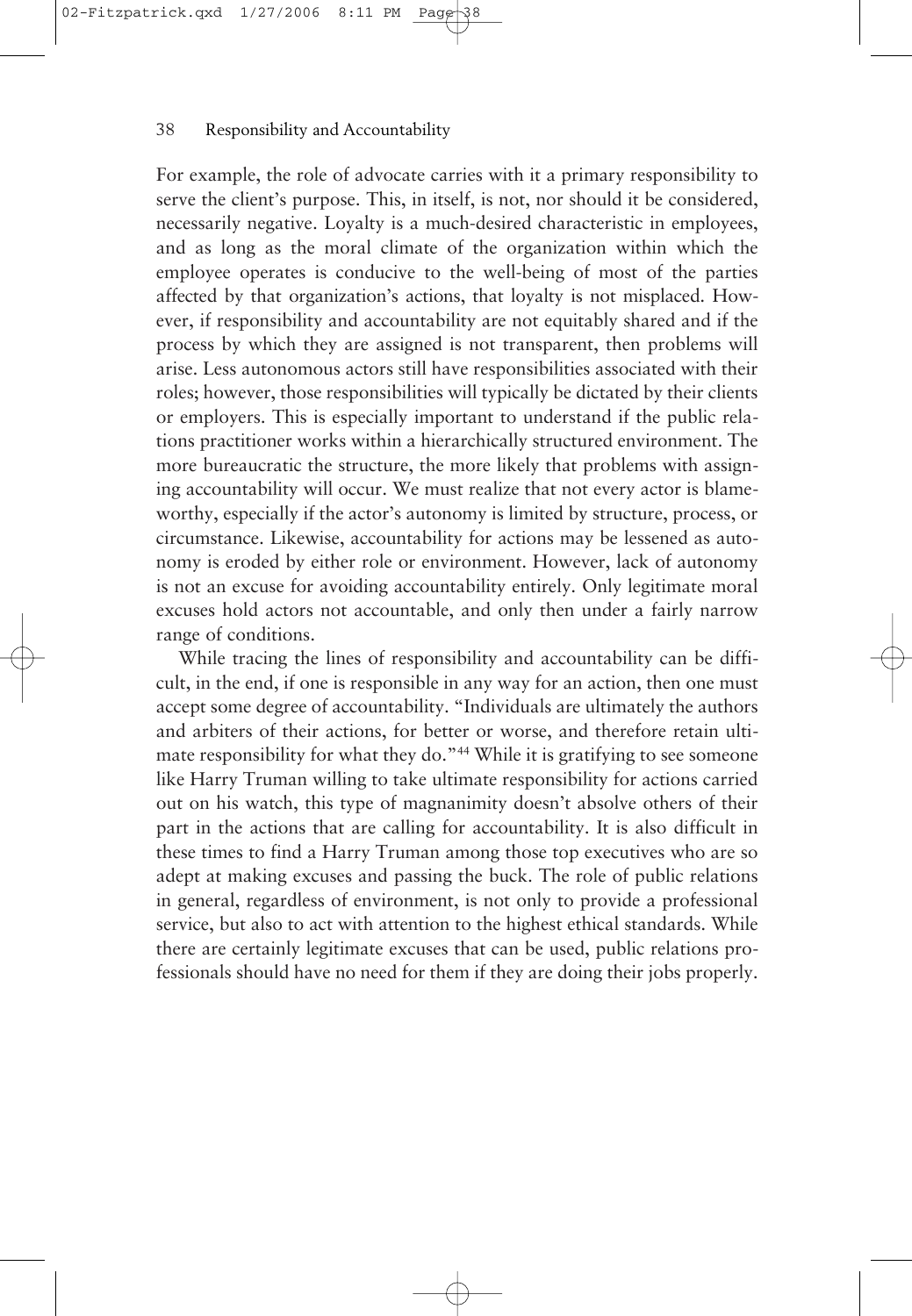# **Chapter 2**

1. Vincent E. Barry, *Moral Issues in Business* (Belmont, CA: Wadsworth, 1979).

2. Will Barrett, "Responsibility, Accountability and Corporate Activity," *Online Opinion: Australia's E-journal of Social and Political Debate*, August 25, 2004, http://www.onlineopinion.com.au/print.asp?article=2480#.

3. Bernard Gert, *Morality: A New Justification of the Moral Rules* (New York: Oxford University Press, 1988), 214–15. Gert prefers to use *credit* instead of *praise*, as some others hold, since it is the proper opposite of *blame* as a "responsibility standard"; whereas *praise* and its opposite, *condemnation*, are considered to be moral standards.

4. Geoff Hunt, "Accountability," http://www.freedomtocare.org/.

5. John Christman, "Autonomy in Moral and Political Philosophy," in *The Stanford Encyclopedia of Philosophy,* ed. Edward N. Zalta (Fall 2003), http://plato .stanford.edu/entries/autonomy-moral/.

6. Mitchell R. Haney, "Corporate Loss of Innocence for the Sake of Accountability," *Journal of Social Philosophy*, 35, no. 3 (Fall 2004): 406.

7. Haney, "Corporate Loss of Innoncence," 407.

8. Christman, *Autonomy*.

9. Norman Bowie, *Business Ethics* (Englewood Cliffs: Prentice-Hall, 1982), 95–96.

10. Bowie, *Business Ethics*.

11. Gary Watson, "Two Faces of Responsibility," *Philosophical Topics* 24 (1996): 227–48.

12. Kevin Gibson, "Excuses, Excuses: Moral Slippage in the Workplace," *Business Horizons* 43, no. 6 (2000): 65–72.

13. Much of this part of the discussion is based on Thomas H. Bivins, "Ethical Implications of the Relationship of Purpose to Role and Function in Public Relations," *Journal of Business Ethics,* Spring 1989; and "Professional Advocacy in Public Relations: Ethical Considerations," *Business and Professional Ethics Journal,* Summer 1989.

14. Hunt, "Accountability."

15. Michael D. Bayles, *Professional Ethics*, 2nd ed. (Belmont, CA: Wadsworth, 1989).

16. William H. Simon, "The Ideology of Advocacy: Procedural Justice and Professional Ethics," *Wisconsin Law Review*, 1978:29–144. For a discussion of Simon's argument, see Bayles, *Professional Ethics,* 62–63.

17. Simon, "Ideology of Advocacy," 131.

18. Bayles, *Professional Ethics*, 72.

19. Dorothy Emmet, *Rules, Roles, and Relations* (Boston: Beacon Press, 1996), 15.

20. Bivins, "Professional Advocacy."

21. Bayles, *Professional Ethics*, 68–70.

22. Bayles, *Professional Ethics*, 69.

23. Barrett, "Responsibility, Accountability and Corporate Activity."